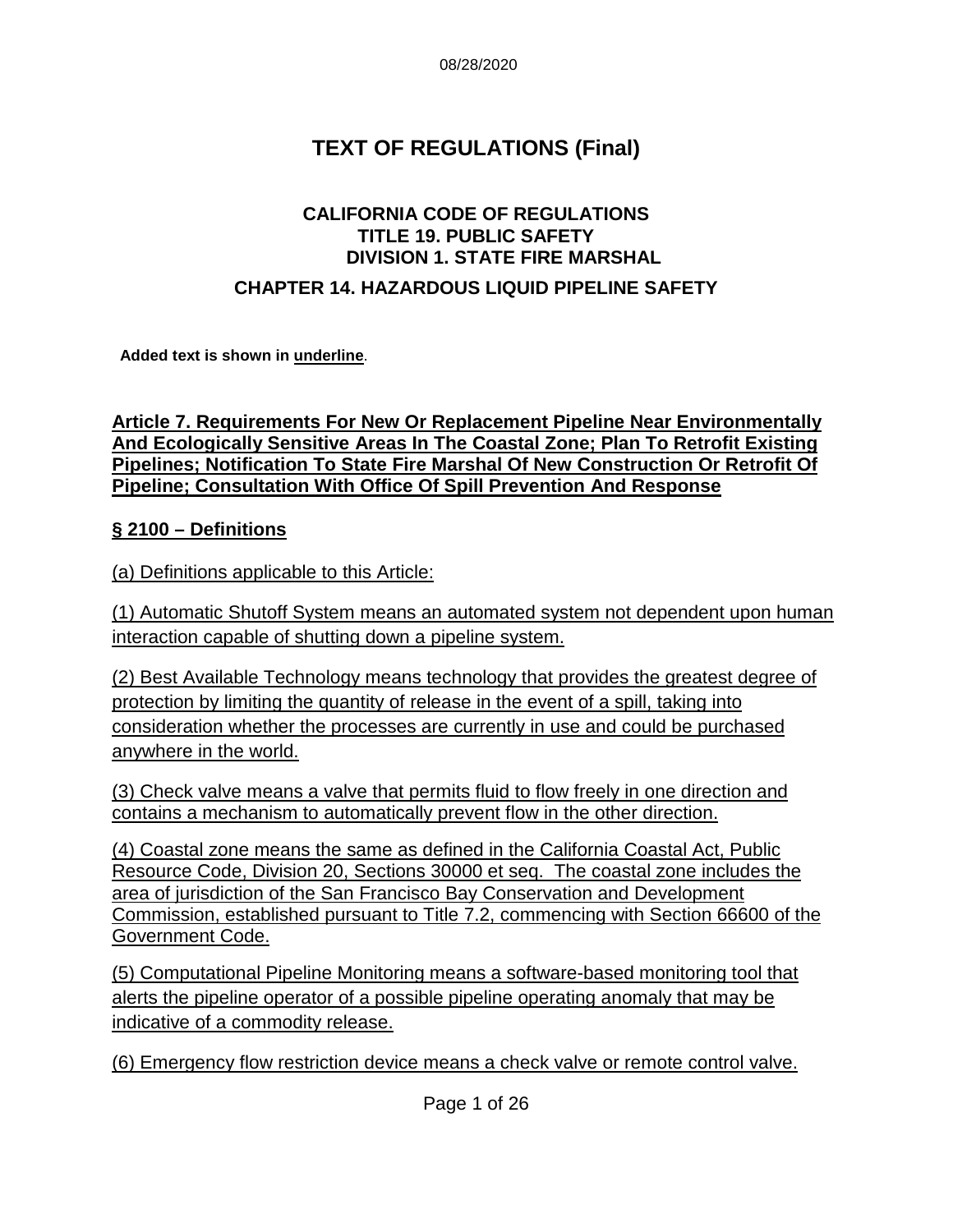(7) Environmentally and ecologically sensitive area means environmentally and ecologically sensitive areas identified in the State oil spill contingency plan, as developed by the Administrator of the Office of Spill Prevention and Response pursuant to subdivision (d) of Section 8574.7 of the California Government Code.

(8) Leak Detection System means an end-to-end application of one technique that may be internally based or externally based and continuous or non-continuous.

(9) Near means within half a mile.

(10) New Construction means the act of building a new pipeline or replacement pipeline.

(11) New Pipeline means a pipeline that is installed in a location where a pipeline did not exist.

(12) Oil means hazardous liquid as defined in Section 195.2 of Title 49 of the Code of Federal Regulations, which includes petroleum, petroleum products, anhydrous ammonia, or ethanol. Petroleum means crude oil, condensate, natural gasoline, natural gas liquids, and liquefied petroleum. Petroleum product means flammable, toxic, or corrosive products obtained from distilling and processing of crude oil, unfinished oils, natural gas liquids, blend stocks and other miscellaneous hydrocarbon compounds.

(13) Operator means a person who owns or operates pipeline facilities.

(14) Remote control valve means any valve that is operated from a location remote from where the valve is installed. It is usually operated by the supervisory control and data acquisition system with a linkage between the pipeline control center and the valve by fiber optic, microwave, telephone line, or satellite.

(15) Replacement Pipeline means the construction of a new pipeline to take the place of a previously existing pipeline.

(16) Retrofit means adding the best available technology to an existing pipeline.

(17) Supervisory Control and Data Acquisition system means a computer-based system or systems used by a controller in a control room that collects and displays information about a pipeline facility and may have the ability to send commands back to the pipeline facility.

(18) State Waters means the same as defined in Section 8670.3 of the California Government Code.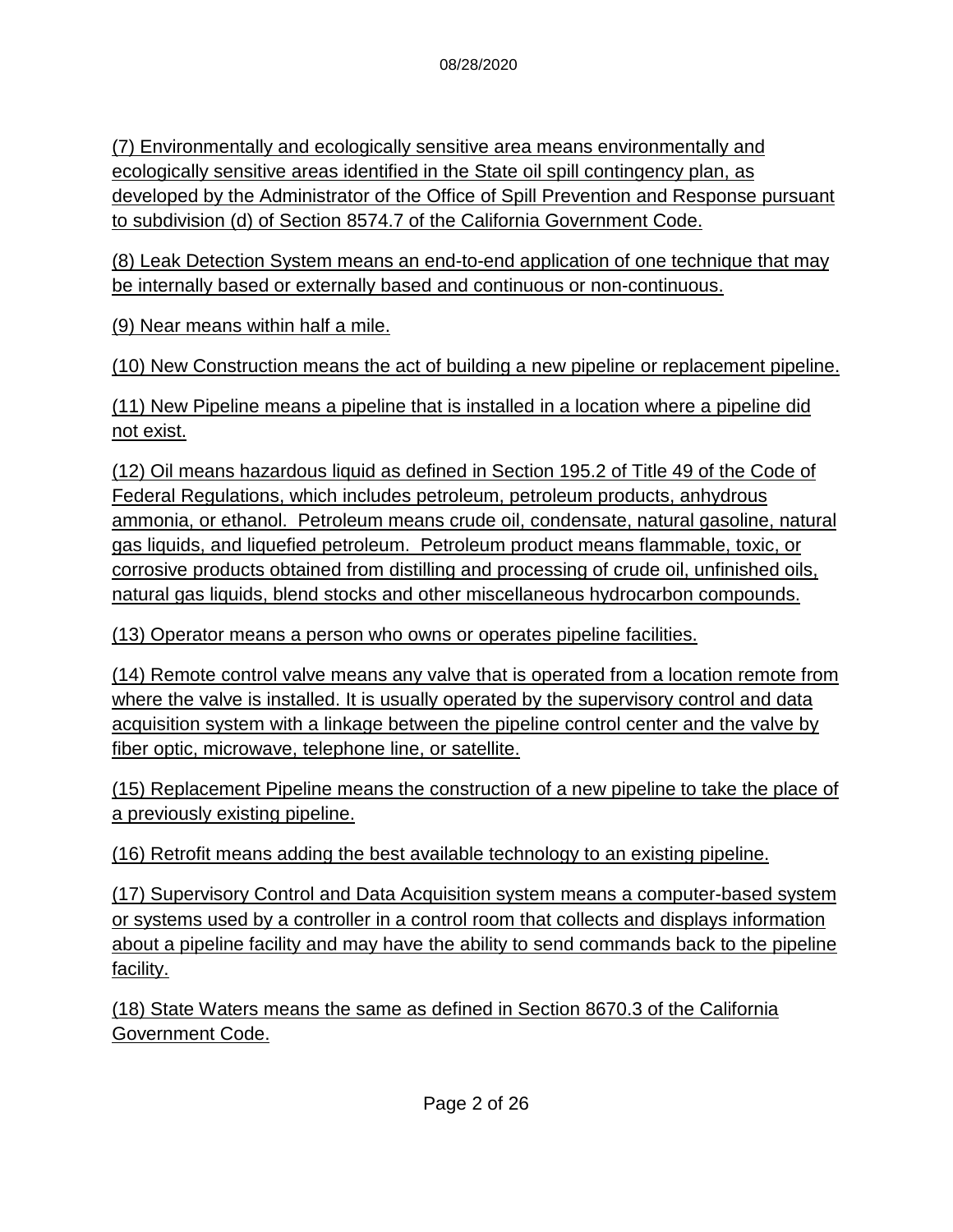Note: Authority cited: Sections 51010 and 51013.1 Government Code. Sections 60104 and 60105, Title 49 of the United States Code. Reference: Sections 51010, 51010.5, 51012.4, 51013, 51013.1, 51013.5, 51015, 51015.4, 51016, 51018.6, 51018.7, and 51018.8 Government Code. Sections 60104, and 60105, Title 49 of the United States Code.

### **§ 2101 – Incorporated by Reference**

(a) This Article incorporates by reference the following standards and forms:

(1) American Petroleum Institute Recommended Practice 1175, "Pipeline Leak Detection – Program Management" (First Edition, December 2015).

(2) American Petroleum Institute Recommended Practice 1130, "Computational Pipeline Monitoring for Liquids" (First Edition, September 2007, Reaffirmed April 2012).

(3) Notice of Intrastate Hazardous Liquid Pipeline Construction, Form PSD-103 developed by the State Fire Marshal (dated July 1, 2017).

(4) CAL FIRE - OFFICE OF THE STATE FIRE MARSHAL, Download Ecologically And Environmentally Sensitive Sites In The Coastal Zone (January 1, 2020).

(5) If there is a conflict between provisions of this Article and standards found in documents incorporated by reference, the provisions of this Article shall control.

Note: Authority cited: Section*s* 51010, and 51013.1 Government Code. Sections 60104 and 60105, Title 49 of the United States Code. Reference: Sections 51010, 51010.5, 51012.4, 51013, 51013.5, 51013.1**,** 51015.4, 51016**,** 51018.6, 51018.7, and 51018.8 Government Code. Sections 60104, and 60105, Title 49 of the United States Code.

# **§ 2102 – Identifying Pipelines Subject to This Article**

(a) It is the responsibility of an operator to identify pipelines that are subject to or may be exempt from the requirements of this Article. At a minimum, the operator must consider the following information in identifying or seeking to exempt a pipeline from the provisions of this Article:

(1) The coastal zone boundary;

(2) The location of known environmentally and ecologically sensitive areas.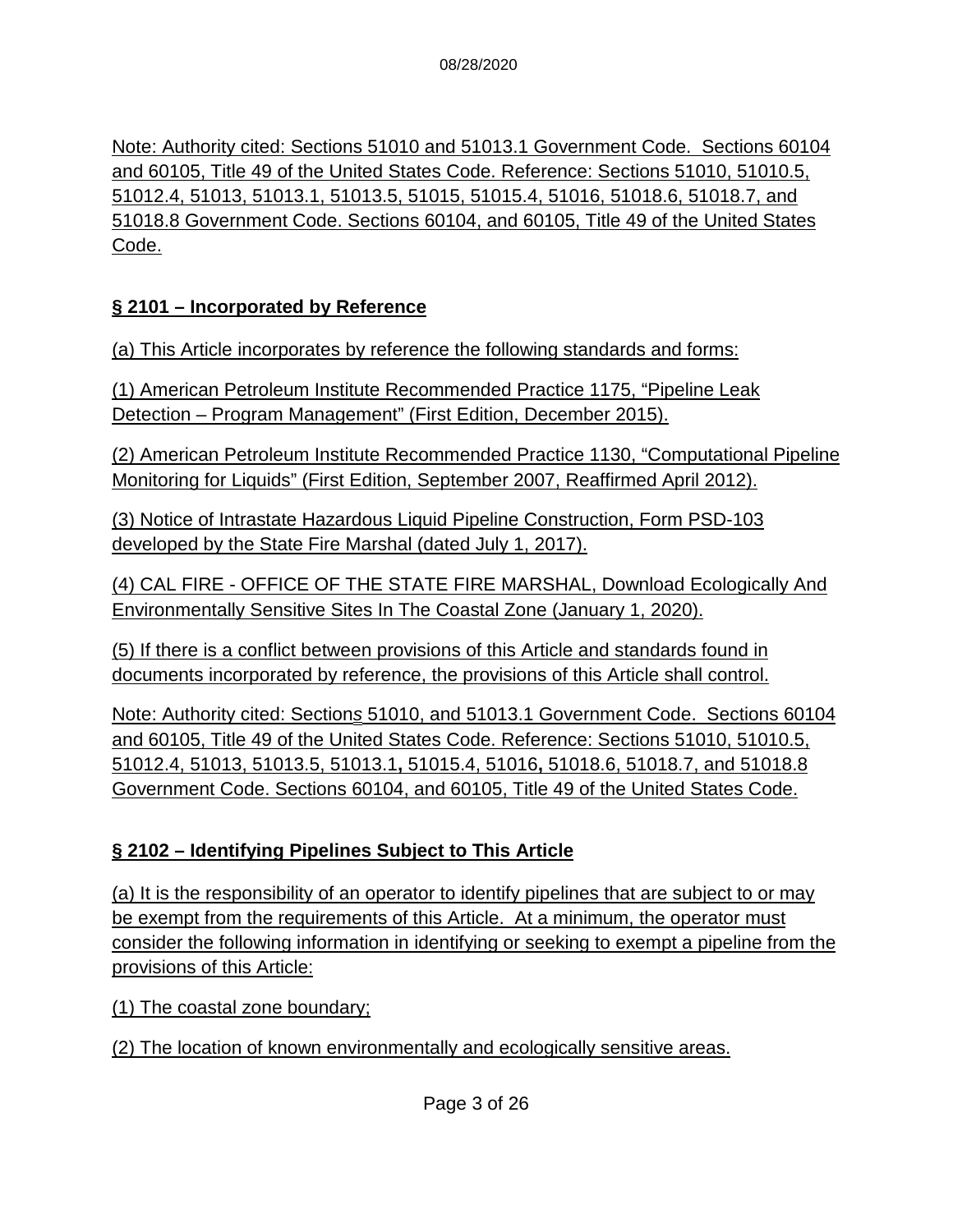(3) If an environmentally and ecologically sensitive area connected to or located in the coastal zone extends beyond the coastal zone, that portion of the environmentally and ecologically sensitive area that extends beyond the coastal zone is presumed to be subject to the requirements of this Article.

(4) If a pipeline intersects an environmentally and ecologically sensitive area in the coastal zone or intersects an environmentally and ecologically sensitive area with a connection to the coastal zone, it is presumptively subject to the requirements of this Article.

(5) If a pipeline is near an environmentally and ecologically sensitive area in the coastal zone or near an environmentally and ecologically sensitive area with a connection to the coastal zone, it is presumptively subject to the requirements of this Article.

(A) Near is measured from the outer extent of an environmentally and ecologically sensitive area or the coastal zone.

1. For environmentally and ecologically sensitive area data represented by points for protective purposes, a  $\frac{1}{2}$  mile buffer is applied to the environmentally and ecologically sensitive area point data.

2. For environmentally and ecologically sensitive area data represented by polygons and/or line data, the ½ mile buffer is applied to the outer extent of the environmentally and ecologically sensitive area data.

(b) To determine if the requirements of this Article are applicable to a particular pipeline, operators may rely on the Coastal Zone and Environmentally and Ecologically Sensitive Areas datasets and statewide ½ mile buffer data layer (as depicted in the CAL FIRE - OFFICE OF THE STATE FIRE MARSHAL, Download Ecologically And Environmentally Sensitive Sites In The Coastal Zone (January 1, 2020)) on the National Oceanic and Atmospheric Administration's website.

(c) The State Fire Marshal may identify pipelines subject to the requirements of this Article based on, but not limited to, any of the information, data, factors, and considerations stated in this Article or contained in applicable law.

Note: Authority cited: Sections 51010, 51013.1, 51013.5 and 51015 Government Code. Sections 60104 and 60105, Title 49 of the United States Code. Reference: Sections 51010, 51010.5, 51013, 51013.1, 51013.5, 51015, 51018.6, 51018.7, and 51018.8 Government Code. Sections 60104 and 60105, Title 49 of the United States Code.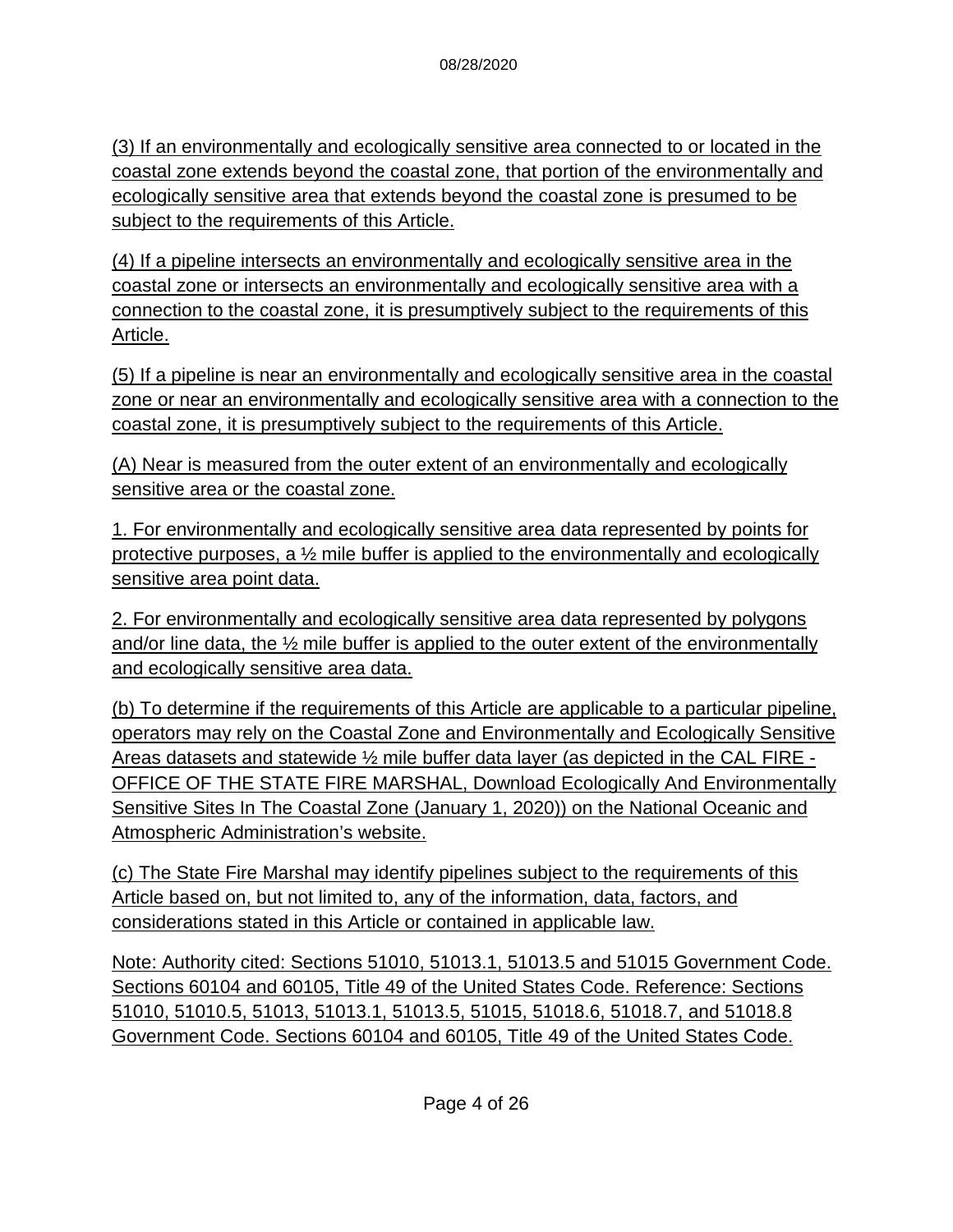### **§ 2103 – Exemption for Pipelines Located Outside the Coastal Zone**

(a) An operator of a pipeline identified in Section 2102 (Identifying Pipelines Subject to This Article) as being subject to this article, may request an exemption from applicable requirements of this Article if they can demonstrate, through the submission of a risk analysis, that a spill from a pipeline will not impact the coastal zone portion of an environmentally and ecologically sensitive area.

(b) The State Fire Marshal will assess the request for exemption based on the considerations and requirements of this Article.

(c) The request for an exemption from the provisions of this Article shall be submitted to the State Fire Marshal no later than May 1, 2021.

(d) The risk analysis submitted with the exemption request shall include, but not be limited to, the factors identified in Section 2111 (Risk Analysis).

(e) Risk analysis submitted for exemption of a pipeline will be evaluated, processed, and communicated to the operator by the State Fire Marshal consistent with Section 2112 (Risk Analysis Assessment).

Note: Authority cited: Sections 51010, 51013.1, 51013.5 and 51015 Government Code. Sections 60104 and 60105, Title 49 of the United States Code. Reference: Sections 51010, 51010.5, 51013, 51013.1 51013.5, 51015, 51015.4 and 51016 Government Code. Sections 60104 and 60105, Title 49 of the United States Code.

### **§ 2104 – Deferral for Pipelines with Existing Best Available Technology**

(a) An operator of a pipeline identified in Section 2102 (Identifying Pipelines Subject to This Article) as being subject to this article, may request deferral from applicable requirements of this Article if they can demonstrate, through the submission of a risk analysis, that a pipeline is currently using the best available technology.

(b) The State Fire Marshal will assess the request for deferral based on the considerations and requirements of this Article.

(c) The request for deferral from the provisions of this Article shall be submitted to the State Fire Marshal no later than May 1, 2021.

The risk analysis submitted with the deferral request shall include, but not be limited to, the factors identified in Section 2111 (Risk Analysis).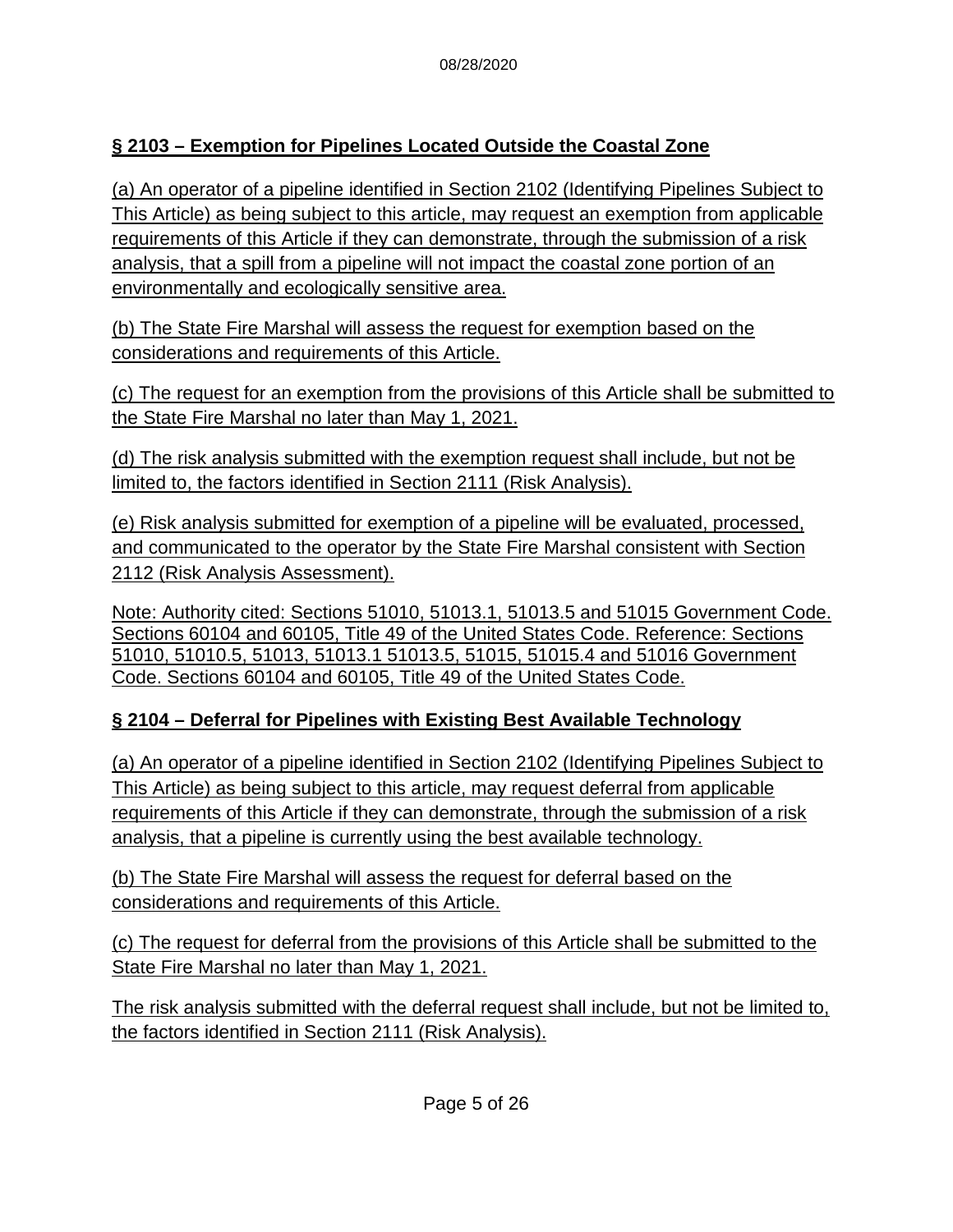(e) Risk analysis submitted for deferral of a pipeline will be evaluated, processed, and communicated to the operator by the State Fire Marshal consistent with Section 2112 (Risk Analysis Assessment).

(f) Pipelines that receive a deferral based on the submitted risk analysis must comply with Section 2117 (Risk Analysis Updates And Review).

Note: Authority cited: Sections 51010,51013.1, 51013.5, and 51015 Government Code. Sections 60104 and 60105, Title 49 of the United States Code. Reference: Sections 51010, 51010.5, 51013, 51013.1**,** 51013.5, 51015, 51015.4 and 51016 Government Code. Sections 60104 and 60105, Title 49 of the United States Code.

#### **§ 2105 – Future Releases From Jurisdictional Pipelines Impacting Environmentally And Ecologically Sensitive Areas In The Coastal Zone**

(a) If there is a release from a pipeline that impacts an environmentally and ecologically sensitive area in the coastal zone, the following shall occur:

(1) If the pipeline was not subject to the requirements of this Article, based on considerations found in Section 2102 (Identifying Pipelines Subject To This Article) or if the pipeline received an exemption under Section 2103 (Exemption for Pipelines Located Outside the Coastal Zone) or deferral Section 2104 (Deferral for Pipelines With Existing Best Available Technology), the pipeline shall immediately become subject to the requirements of this Article, and:

(A) The operator of the pipeline will provide a report (within 90 days) to the State Fire Marshal analyzing the release in relation to the exemption request risk analysis previously submitted pursuant to Section 2103 (Exemption for Pipelines Located Outside the Coastal Zone) or Section 2104 (Deferral for Pipelines With Existing Best Available Technology). The report shall include the following:

1. an evaluation and failure analysis of all the factors considered in the risk analysis conducted pursuant to Section 2103 (Exemption for Pipelines Located Outside the Coastal Zone) or Section 2104 (Deferral for Pipelines With Existing Best Available Technology), including lessons learned and best practices for change going forward;

2. a description of how the operator intends to address the failure to meet the risk analysis exemption or deferral expectations; and

3. the operator must review other pipelines that received an exemption or deferral and reevaluate those risk analyses based on lessons learned from the release.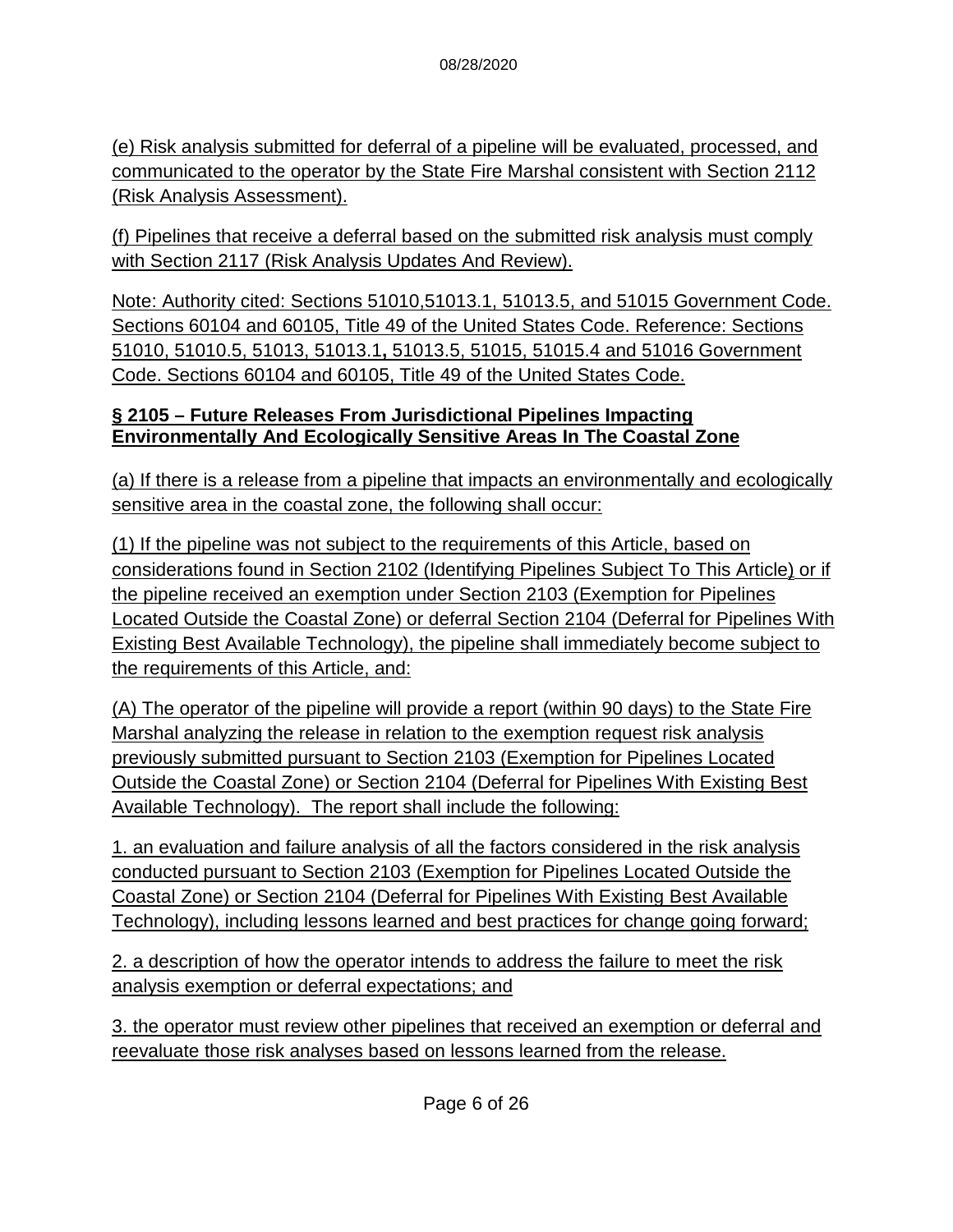(2) If the pipeline was subject to the requirements of this Article:

(A) The operator of the pipeline will provide a report (within 90 days) to the State Fire Marshal analyzing the release in relation to the risk analysis previously submitted pursuant to the requirements of this Article. The report shall include, but not be limited to the following:

1. an evaluation and failure analysis of whether the best available technology used on the pipeline performed as expected in the risk analysis submitted to the State Fire Marshal. The evaluation shall consider, but not be limited to all the factors considered in this Article;

2. if the best available technology failed to meet the expectation in the risk analysis, the operator must identify the failures; and identify how the operator intends to address the failure to meet the risk analysis expectations through a plan submitted to the State Fire Marshal. The plan shall consider all the factors identified in this Article.

(3) The State Fire Marshal may identify additional requirements for inclusion in the report required by this Section but not identified here based on the facts and circumstances of the release. The additional information in the report shall be used to more effectively evaluate factors leading to the release and how best available technology performed or failed to perform as anticipated to better protect the public and environmentally and ecologically sensitive areas.

(4) Following a release as described in this Section, operators must submit a new risk analysis and implementation plan to the State Fire Marshal consistent with the requirements of this Article. The State Fire Marshal shall evaluate the adequacy of the new risk analysis and implementation plan in conjunction with the report required in this Section.

(A) Operators will have 12-months from the time the pipeline suffered the release to submit a risk analysis and implementation plan to the State Fire Marshal. The implementation plan shall specify retrofit completion within 30-months of the date of the release.

Note: Authority cited: Sections 51010, 51013.1, 51013.5 and 51015 Government Code. Sections 60104 and 60105, Title 49 of the United States Code. Reference: Sections 51010, 51010.5, 51013**,** 51013.1, 51013.5, 51015, 51015.4, 51015.5, 51016, 51018, 51018.6, 51018.7 and 51018.8 Government Code. Sections 60104 and 60105, Title 49 of the United States Code.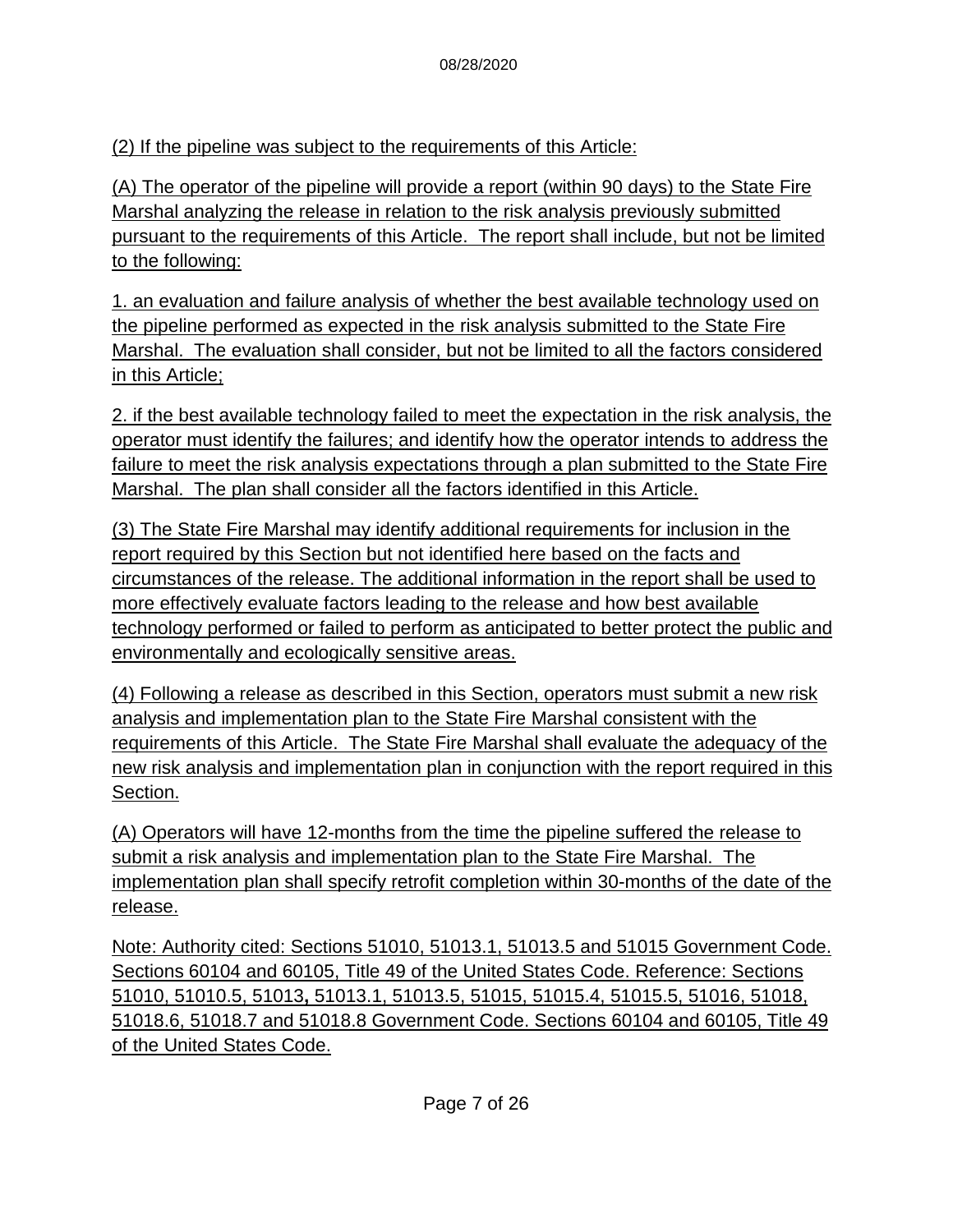### **§ 2106 – Intrastate, Interstate, And Other Non-Jurisdictional Pipelines**

(a) Should an Interstate pipeline or other pipeline that is not currently under the jurisdiction of the State Fire Marshal, become reclassified as an Intrastate pipeline or become jurisdictional to the State Fire Marshal, that pipeline shall be subject to all the requirements of this Article.

(b) Operators will have 12-months from the time the pipeline became jurisdictional to the State Fire Marshal to submit a risk analysis and implementation plan to the State Fire Marshal. The implementation plan shall specify retrofit completion within 30-months of the date the pipeline became jurisdictional to the State Fire Marshal.

Note: Authority cited: Sections 51010, 51013.1, 51013.5 and 51015 Government Code. Sections 60104 and 60105, Title 49 of the United States Code. Reference: Sections 51010, 51010.5, 51013, 51013.1, 51013.5, 51015, 51015.4, 51016, 51018.6, 51018.7 and 51018.8 Government Code. Sections 60104 and 60105, Title 49 of the United States Code.

### **§ 2107 – Relocation of Pipelines**

(a) The relocation of a pipeline is not considered a new or replacement pipeline.

(b) The relocation of a pipeline will be treated as an existing pipeline. If the relocation of a pipeline results in a change to the pipeline profile or a change to the pipeline operations that would impact the amount released in an environmentally and ecologically sensitive area in the coastal zone, or where a release could impact an environmentally and ecologically sensitive area in the coastal zone because of the relocation, the pipeline will be required to comply with applicable parts of this Article, including but not limited to the following: Section 2117 (Risk Analysis Update And Review), and Section 2111 (Risk Analysis).

Note: Authority cited: Sections 51010, 51013.1, 51013.5, and 51015 Government Code. Sections 60104 and 60105, Title 49 of the United States Code. Reference: Sections 51010, 51010.5, 51013, 51013.1, 51013.5, 51015, 51015.4, and 51016 Government Code. Sections 60104 and 60105, Title 49 of the United States Code.

### **§ 2108 – Timing for Compliance and Pipeline Prioritization**

(a) On May 1, 2021, the State Fire Marshal shall commence enforcement of this Article against any new or replacement pipeline near an environmentally and ecologically sensitive area in the coastal zone that is required to use best available technology.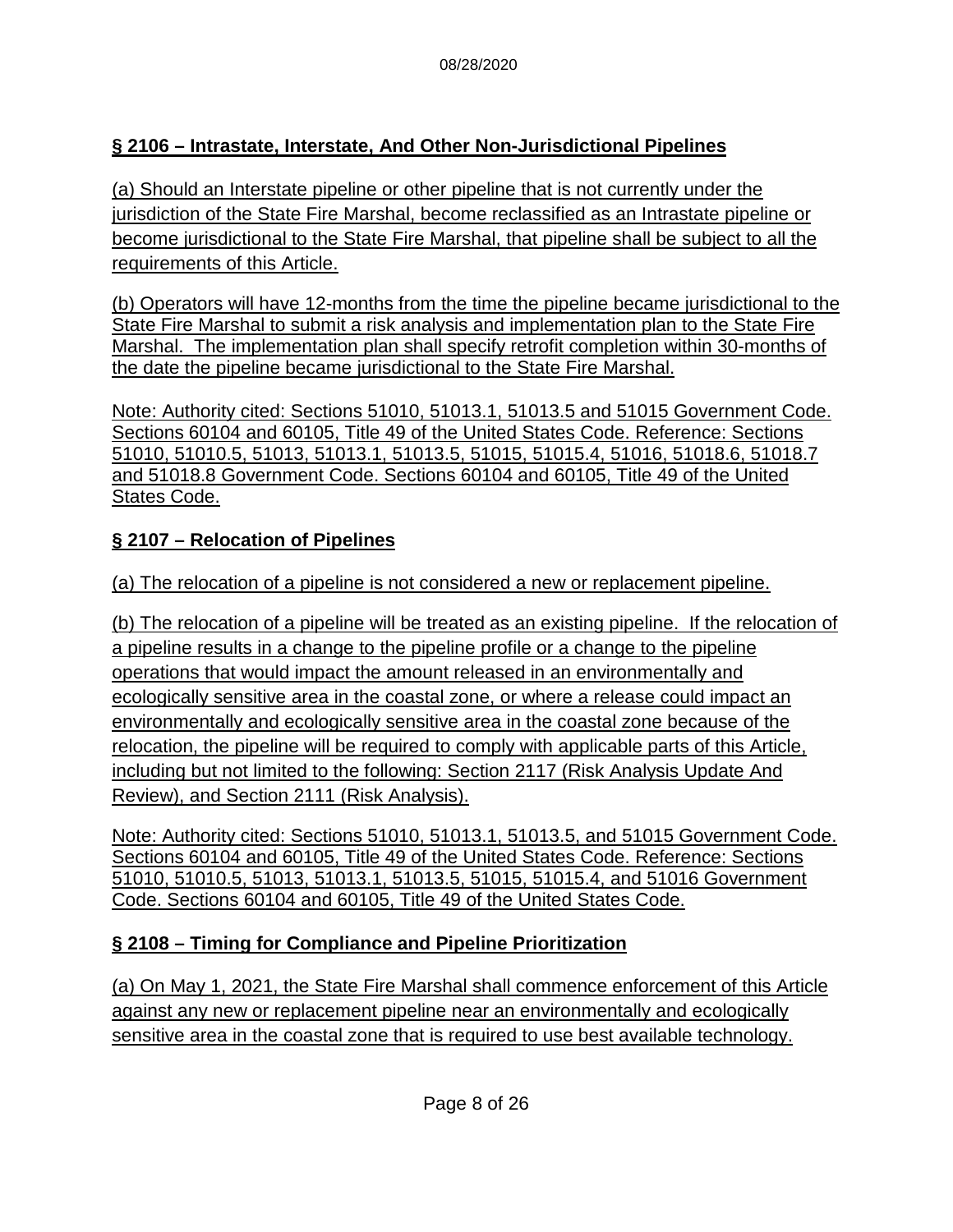(b) On October 1, 2021, the State Fire Marshal shall commence enforcement of this Article against an operator of an existing pipeline located near an environmentally and ecologically sensitive area in the coastal zone that is required to submit a risk analysis and a plan to retrofit existing pipelines with the best available technology.

(c) On April 1, 2023, the State Fire Marshal shall commence enforcement of this Article against an operator of an existing pipeline located near an environmentally and ecologically sensitive area in the coastal zone that is required to complete retrofit of existing pipelines with the best available technology.

(1) Prioritization of Pipeline Retrofits

(A) Pipelines requiring retrofit to include best available technology shall be prioritized by the operator. Operators should consider the following factors in determining retrofit priority:

1. pipelines posing a higher risk to environmentally and ecologically sensitive areas;

2. pipelines in the coastal zone;

3. pipelines located inland from the coastal zone that pose a more immediate retrofit priority due to a higher potential to impact or result in greater harm to environmentally and ecologically sensitive areas over other pipelines.

Note: Authority cited: Sections 51013.1*,* 51013.5, and 51015 Government Code. Sections 60104 and 60105, Title 49 of the United States Code. Reference: Sections 51010, 51010.5, 51013, 51013.1**,** 51013.5, 51015, 51015.4 and 51016 Government Code. Sections 60104 and 60105, Title 49 of the United States Code.

### **§ 2109 – Use of Best Available Technology**

(a) All operators of new, replacement, or existing pipelines shall use best available technology as defined by this Article. Best available technology includes, but is not limited to, the installation of leak detection technology, automatic shutoff systems, remote controlled sectionalized block valves, Emergency Flow Restriction Devices (EFRDs), or any combination of these technologies.

(b) When considering best available technologies, operators must evaluate leak detection technology, automatic shutoff systems, remote controlled sectionalized block valves, EFRDs, or any combination of these technologies, taking into consideration whether the processes are currently in use and could be purchased anywhere in the world.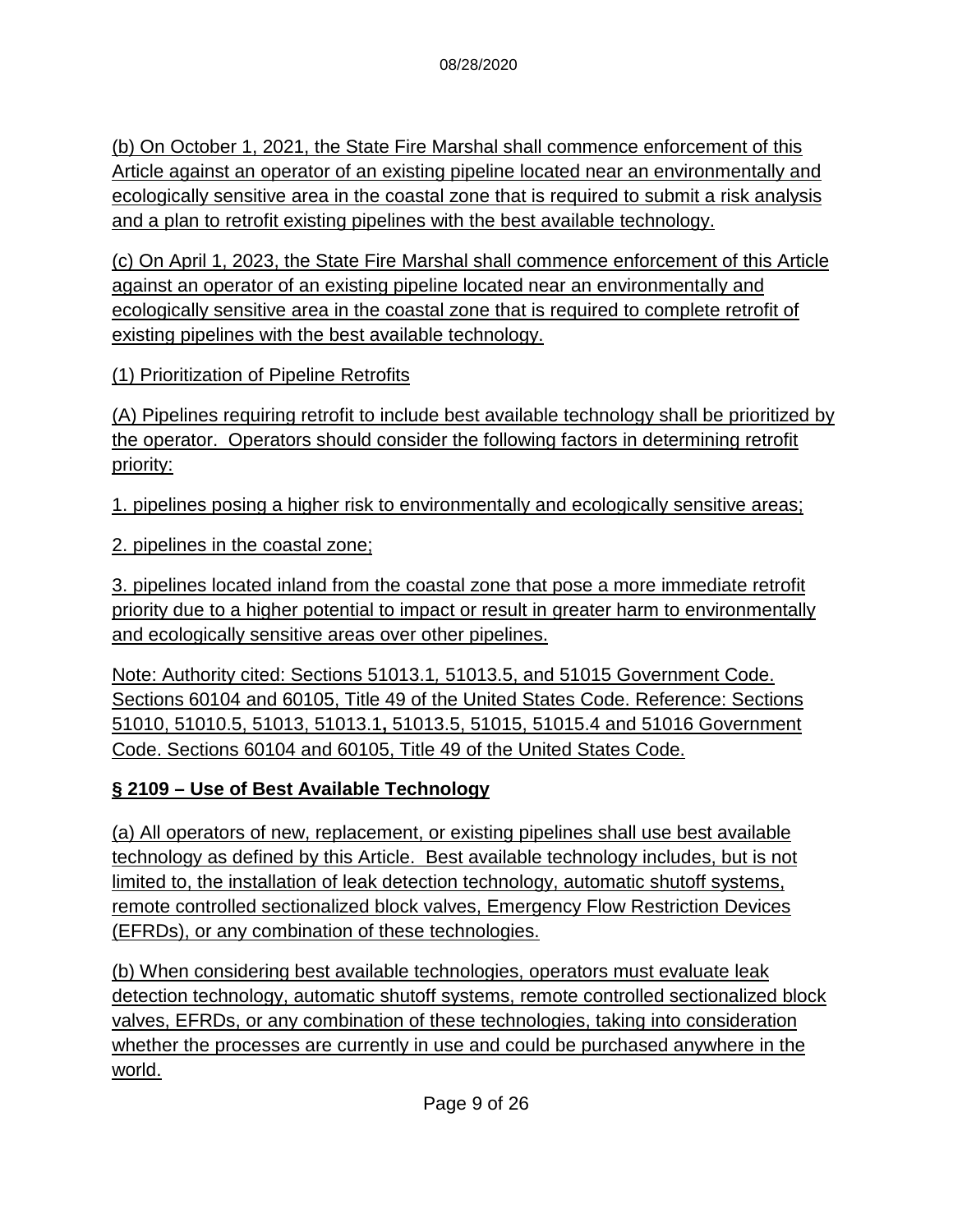(c) Operators shall conduct and submit a risk analysis to the State Fire Marshal that evaluates and proposes the use of best available technologies, among other requirements. The risk analysis shall include, at a minimum, the requirements of Sections 2111 (Risk Analysis), 2112 (Risk Analysis Assessment), and 2113 (Implementation Plan). The State Fire Marshal will assess the adequacy of the risk analysis and supporting documentation submitted by the operator.

(d) The State Fire Marshal shall determine what is the best available technology and shall consider the effectiveness and engineering feasibility of the technology consistent with the criteria listed in Section 2110 (Best Available Technology Determination).

Note: Authority cited: Sections 51010, 51013.1 51013.5 and 51015 Government Code. Sections 60104 and 60105, Title 49 of the United States Code. Reference: Sections 51010, 51010.5, 51013, 51013.1, 51013.5, 51015, 51015.4 and 51016 Government Code. Sections 60104 and 60105, Title 49 of the United States Code.

#### **§ 2110 – Best Available Technology Determination**

(a) The State Fire Marshal shall review risk analyses, plans, and other associated materials required by this Article and make a best available technology determination based on the following criteria. These criteria are subject to a field performance evaluation to substantiate operator claims:

(1) The effectiveness of each technology in terms of sensitivity, accuracy, reliability, and robustness;

(2) The engineering feasibility of each technology considering operational aspects of the pipeline;

(3) Whether each technology provides the greatest degree of protection;

(4) Whether each technology limits the quantity of release in the event of a spill;

(5) Whether each technology is the best in use in other similar situations and is available for use by the operator;

(6) Whether each technology is transferable to the operator's pipeline operations;

(7) Whether there is a reasonable expectation that each technology will provide increased spill prevention, spill volume reduction, or other environmental benefits;

(8) The age and condition of the technology currently in use on the pipeline;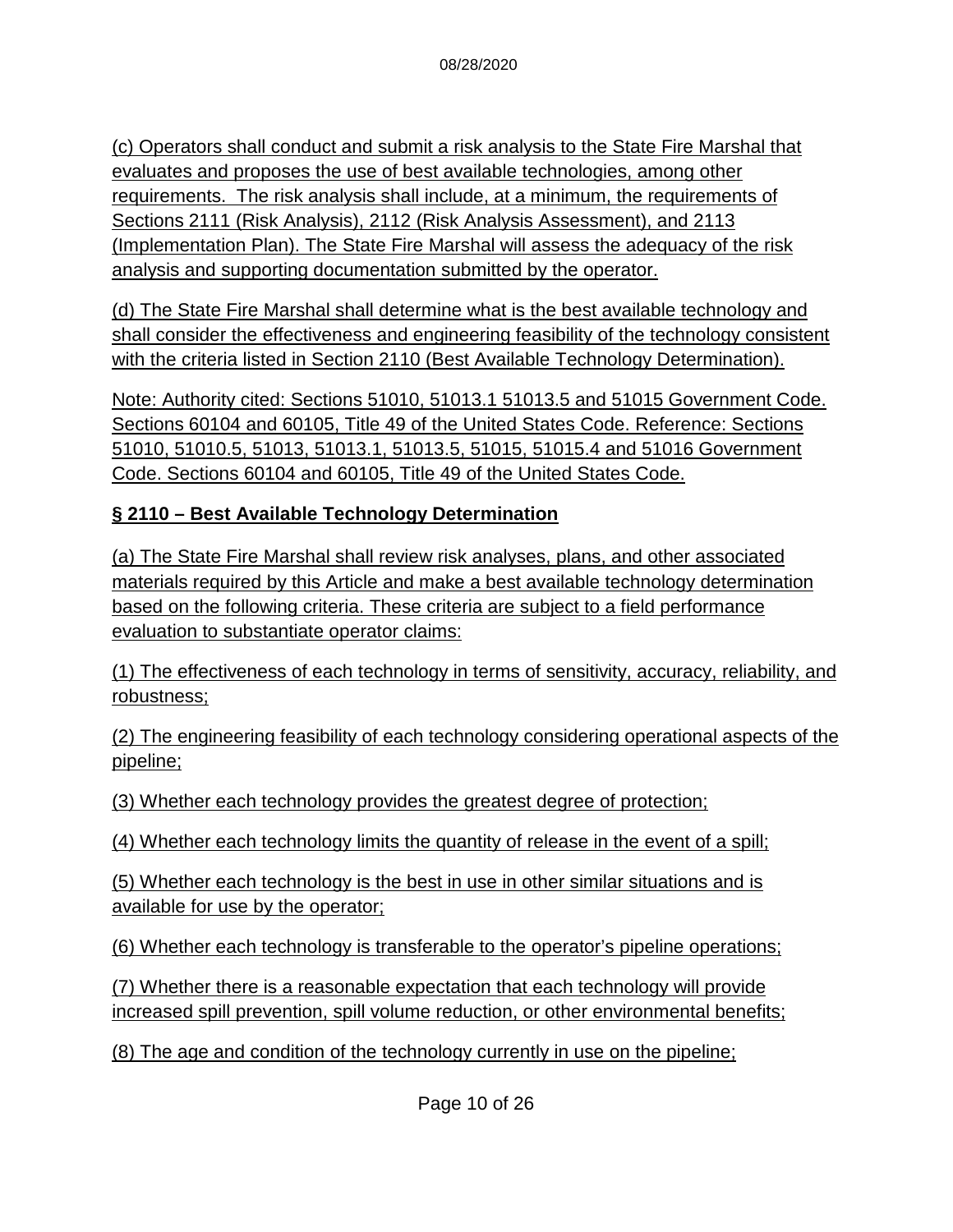(9) Whether each technology is compatible with existing operations and technologies in use by the applicant;

(10) Regional considerations (i.e., long pipeline distances, changes in elevation, underwater environments, limited access to pipe segments).

(11) Any other information that may be relevant or appropriate when rendering a determination of best available technology based on the criteria in this Section.

(b) Operators must include a written justification that the technology proposed for use is the best available for the applied operations of the pipeline.

(c) If the State Fire Marshal determines that a technology proposed for use by the applicant is not the best available technology, the State Fire Marshal will provide a written finding explaining the decision consistent with the provisions found in Section 2112 (State Fire Marshal Risk Analysis Assessment).

Note: Authority cited: Sections 51010, 51013.1 51013.5 and 51015 Government Code. Sections 60104 and 60105, Title 49 of the United States Code. Reference: Sections 51010, 51010.5, 51013, 51013.1 51013.5, 51015, 51015.4 and 51016 Government Code. Sections 60104 and 60105, Title 49 of the United States Code.

### **§ 2111 – Risk Analysis**

(a) Where information required by this Section exists elsewhere, copies of the preexisting information may be submitted. If the information provided is not sufficient to meet the requirements of this Article, additional information may be requested by the State Fire Marshal. Documents submitted must be in hard copy and electronic format.

(b) Operators are required to submit a risk analysis to the State Fire Marshal considering, at a minimum, the best available technology requirements in Section 2109 (Use of Best Available Technology) and the requirements of this Article.

(c) Operators must also submit an initial Implementation Plan that outlines the time frame to implement the proposed best available technologies with the risk analysis.

(d) Operators shall provide the following information in the risk analysis:

(1) Introductory Material:

(A) name of the operator and State Fire Marshal pipeline ID number, and mailing address if different. The name and State Fire Marshal pipeline ID number shall be referenced in the title or on the title page at the front of the documents;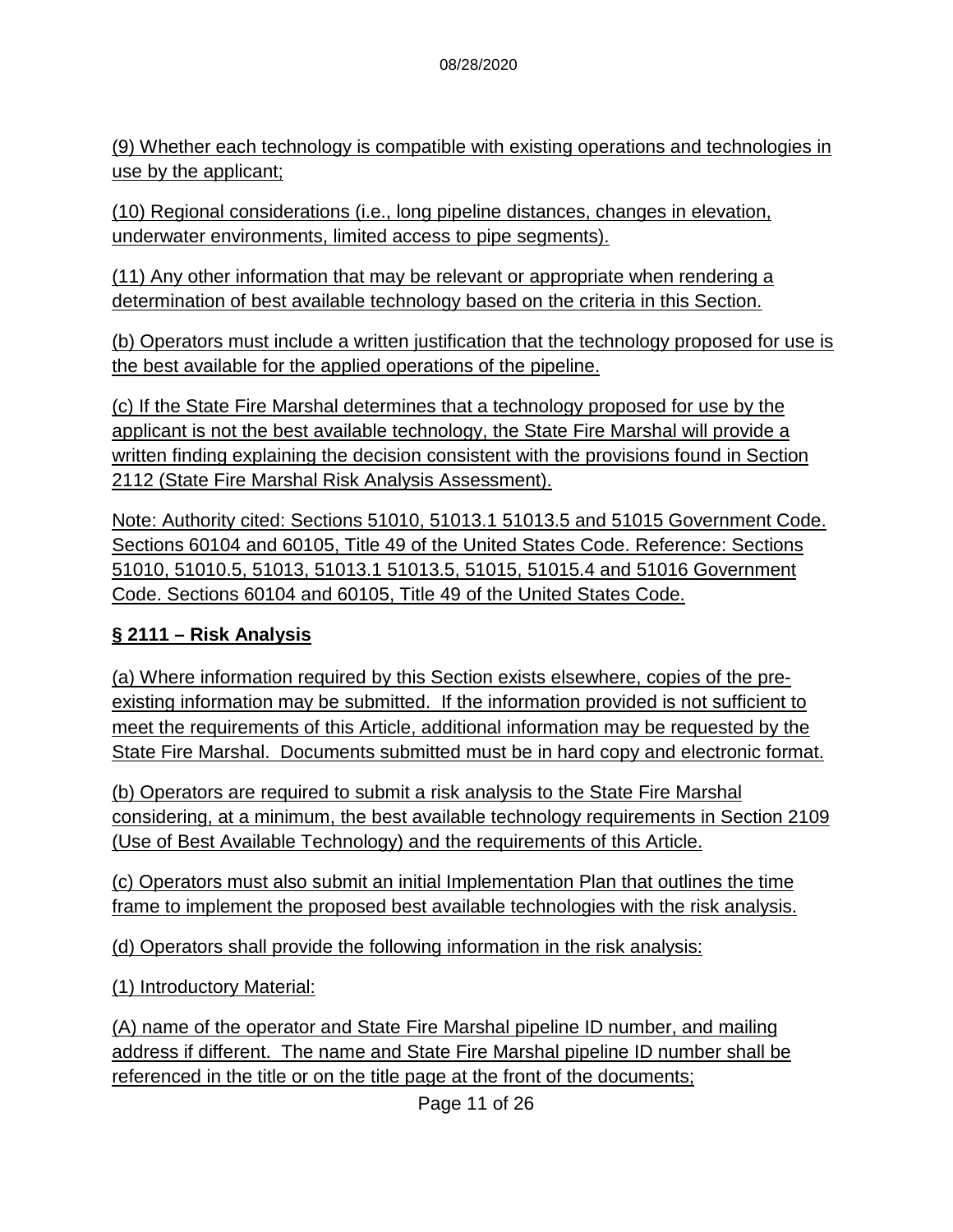(B) a certification statement signed under penalty of perjury by an executive within management authorized to fully implement the risk analysis, who shall review the documents for accuracy, effectiveness, and feasibility. If this executive does not have training, knowledge, and experience in the area of risk analysis, the certification statement must also be signed by a person within the operator's management structure with the requisite training, knowledge, and experience to review a risk analysis for accuracy, effectiveness, and feasibility. The certification shall state:

"I certify, to the best of my knowledge and belief, under penalty of perjury under the laws of the State of California, that the information contained in this risk analysis is true and correct and that the plan is both effective and feasible."

#### \_\_\_\_\_\_\_\_\_\_\_(Signature) (Spelled Signature), (title), (date).

(C) Include a list of contacts and contact information for persons within the operator's company, and any alternates, responsible for overseeing and conducting the risk analysis. If the operator contracts for this service, contact information and alternates for the contractor shall be provided.

(D) Provide the name, address, and telephone number for an agent for service of process designated to receive legal documents on behalf of the operator. If the operator contracts for this service, documentation that the agent for service of process acknowledges this capacity shall be included in the risk analysis and plan. The agent shall be located in California.

### (2) Pipeline Description

(A) Each risk analysis shall describe and consider the pipeline design and operations with specific attention to environmentally and ecologically sensitive areas. This description and consideration shall include, at a minimum, the following information:

1. a piping and instrumentation diagram, and a tank diagram including the location of pumps, valves, vents and lines; the number, and oil capacity of each pipeline covered under the risk analysis and its age, design, known design defects, construction and general condition; the range of oil products normally shipped in the pipeline; the nature and characteristics of the product the pipeline is transporting; physical support of the pipeline segment, such as by a cable suspension bridge; operating conditions of the pipeline; the hydraulic gradient of the pipeline; the presence or absence of containment structures; the capacity of the pipeline; the diameter of the pipeline, material and manufacturing information and seem type, the potential release volume, and the distance between the isolation points.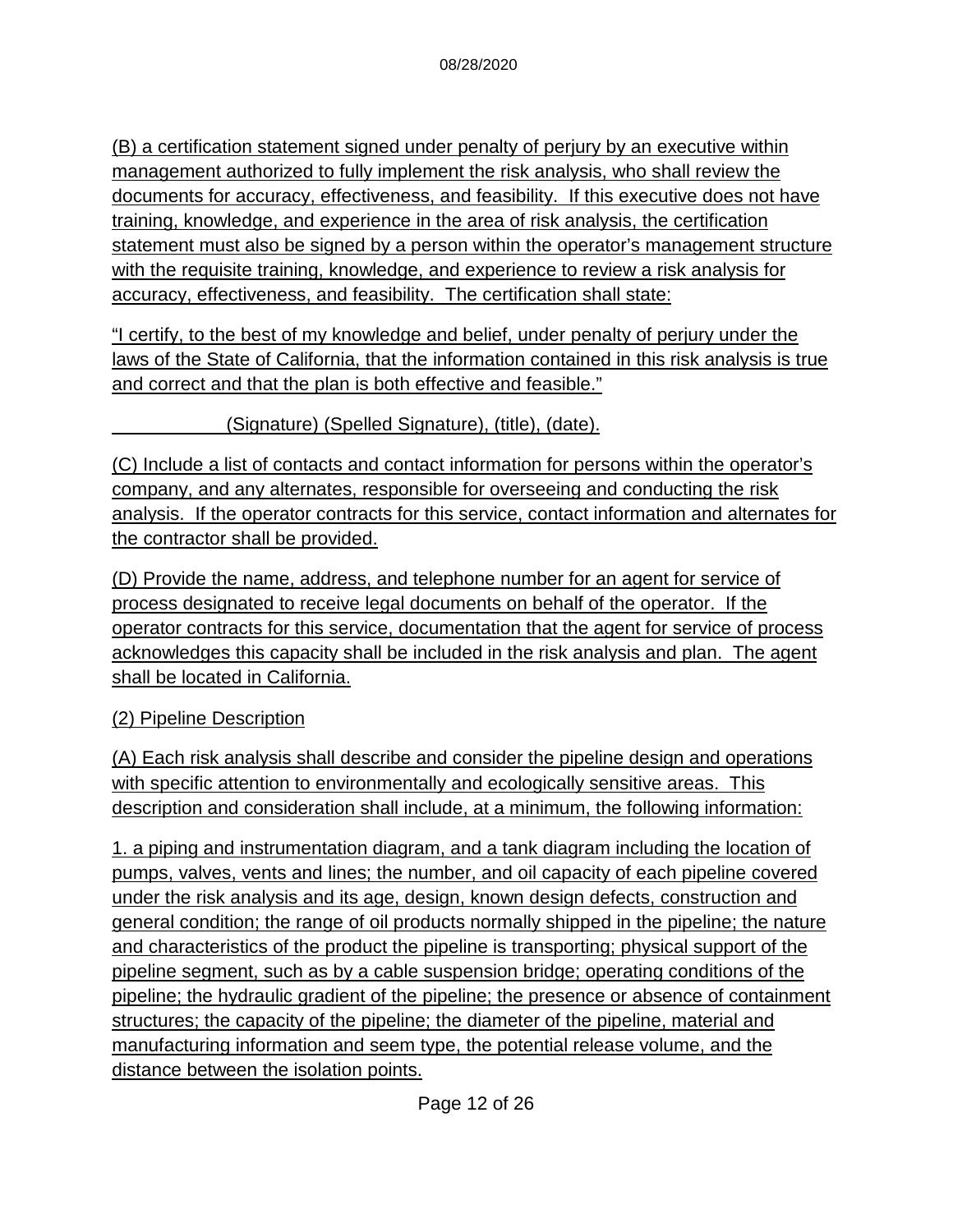2. vicinity maps showing any vehicular or rail crossings along the pipeline, nearby residential, commercial, or other populated areas;

3. seasonal hydrographic and climatic conditions;

4. physical geographic features, including type of soil and terrain; drainage systems such as small streams and other smaller waterways that could serves as a conduit to an environmentally and ecologically sensitive area; roadway crossings and ditches; potential natural forces inherent in the area; natural and manmade barriers; potential physical pathways between the pipeline and environmentally and ecologically sensitive areas; and any other physical feature or peculiarity of local geography that call for special precautionary measures that may affect environmentally and ecologically sensitive areas.

(3) A summary of the risk analysis shall be included and must describe the method used in the risk analysis, and a statement that the analysis is specific to the pipeline. All supporting documentation used to develop the risk analysis summary shall be made available to the State Fire Marshal upon request.

(4) The operator must conduct a spill analysis to determine the consequences of a potential release. The spill analysis shall assume adverse environmental conditions such that the worst possible dispersion of oil will be considered. This spill analysis is intended to be used as the baseline for which best available technologies may be used to reduce the quantity of release in the event of a release. Some of the information required in this subsection may be drawn from the appropriate Area Contingency Plans. The spill analysis must be summarized in the risk analysis and shall include at least the following:

(A) a trajectory, or series of trajectories (for multiple environmentally and ecologically sensitive areas, multiple release locations, etc.), to determine the potential direction, rate of flow and time of travel of the reasonable worst case discharge from the pipeline to environmentally and ecologically sensitive areas that could be affected. For purposes of this requirement, a trajectory or trajectories that determine the outer perimeter of a spill, based on regional physical geographic and hydrographic features shall be sufficient.

(B) To calculate the reasonable worst case discharge, operators must consider whether the release is from an on-shore pipeline or an off-shore pipeline.

1. For on-shore pipelines, the reasonable worst case discharge is the largest volume in barrels of the following: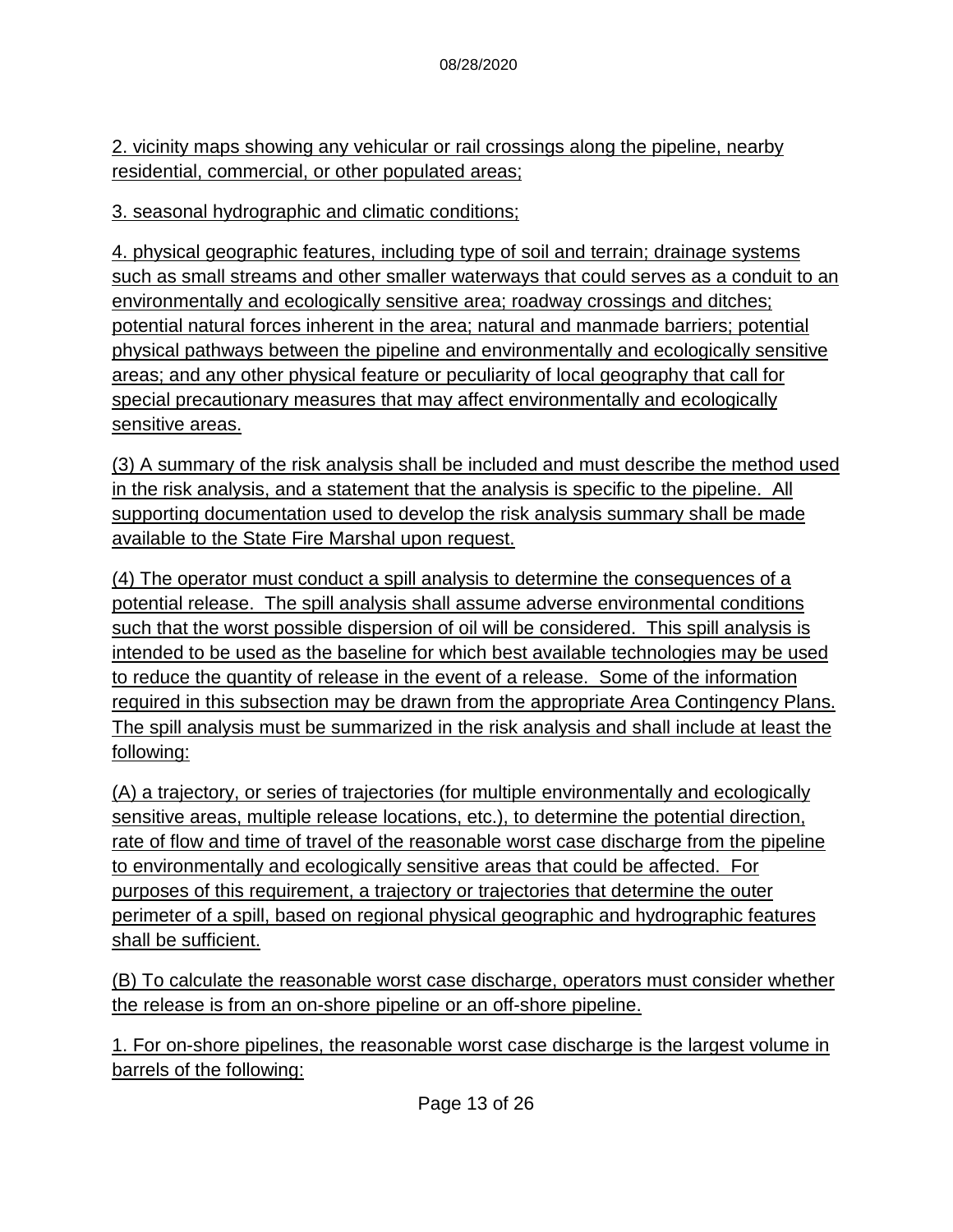a. The pipeline's maximum release time in hours (i.e. the time between pipeline rupture and discovery), plus the maximum shut-down response time in hours (based on historic discharge data or in the absence of such historic data, the operator's best estimate), multiplied by the maximum flow rate expressed in barrels per hour (based on the maximum daily capacity of the pipeline), plus the largest line drainage volume after shutdown of the line section(s) near environmentally and ecologically sensitive areas; or

b. The largest foreseeable discharge for the line section(s) near environmentally and ecologically sensitive areas, expressed in barrels, based on the maximum historic discharge, if one exists, adjusted for any subsequent corrective or preventive action taken; or

2. For off-shore pipelines, the reasonable worst case discharge is the largest volume in barrels of the following calculation:

a. The pipeline system leak detection time, plus the shutdown response time, multiplied by the highest measured oil flow rate over the preceding 12-month period. For new pipelines, use the predicted oil flow rate. Add to this calculation the total volume of oil that would leak from the pipeline after it is shut in. This volume should be calculated by considering the effects of hydrostatic pressure, gravity, frictional wall forces, length of pipeline segment, tie-ins with other pipelines, and other factors.

(C) The operator's approach for analyzing the spill analysis and the potential effects of a pipeline failure that could affect an environmentally and ecologically sensitive area shall consider the following elements:

1. proximity to water crossings;

2. variations in topography near the pipeline;

3. variations in distance between the pipeline and the environmentally and ecologically sensitive area;

4. adequate choice of release locations;

5. failure type or size (e.g. catastrophic failure);

6. operating conditions (e.g., flow rate, operating pressure);

7. leak detection and response time;

8. calculations of drain down following leak or rupture;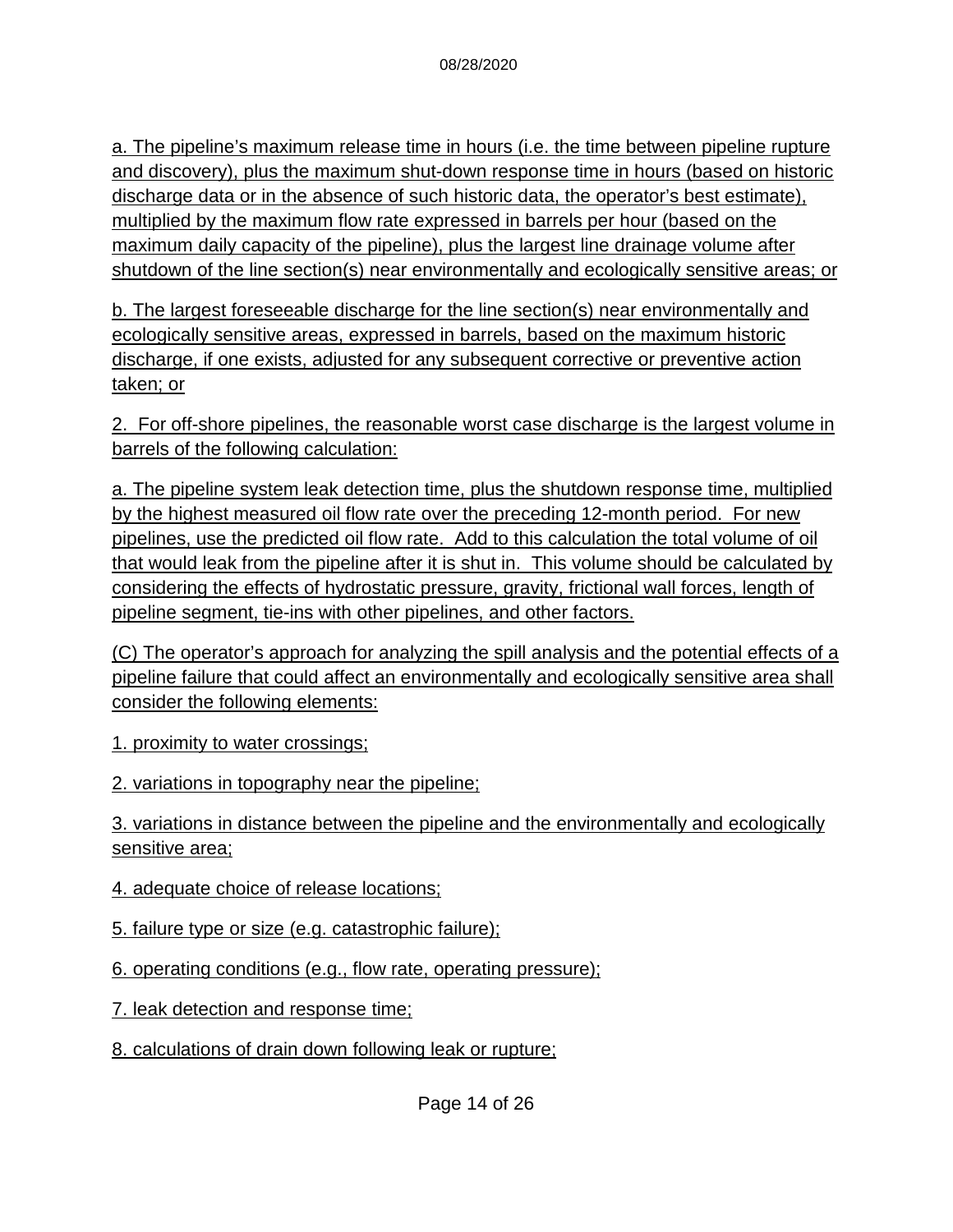9. release rates, if air dispersion is possible in the operator's system, product's behavior, air dispersion mechanisms, and ignition must be considered;

10. pipeline system design factors (e.g., pipe diameter, distance between isolation valves, location of tanks and other facilities); and

11. existing leak detection systems, automatic shutoff systems, remote controlled sectionalized block valves, computational pipeline monitoring, and emergency flow restriction devices.

(D) Where a reasonable worst case discharge could affect a waterway, the operator shall consider:

1. waterway conditions;

2. flow characteristics;

3. water properties and water transport consequences;

4. changes in commodity properties due to interaction with the environment;

5. commodity solubility; and

6. abnormal stream conditions such as flood or storm conditions.

(E) The calculations, and such parameters as flow rates, line fill capacities and emergency shutoff times, that are used to determine a pipeline's reasonable worst case discharge shall be submitted as part of the risk analysis. The State Fire Marshal may review and test these parameters.

(5) Describe how the best available technology identified will provide the greatest degree of protection by limiting the quantity of release in the event of a spill. Operators shall consider, at a minimum, the criteria the State Fire Marshall uses when making a best available technology determination found in Section 2110 (Best Available Technology Determination).

(6) Provide for training and testing on best available technology used, based on the requirements of Section 2116 (Training Requirements) and Section 2115 (Testing Requirements and Test Failures).

(7) The risk analysis shall be reviewed periodically and updated where necessary pursuant to the requirements of Section 2117 (Risk Analysis Updates and Review). All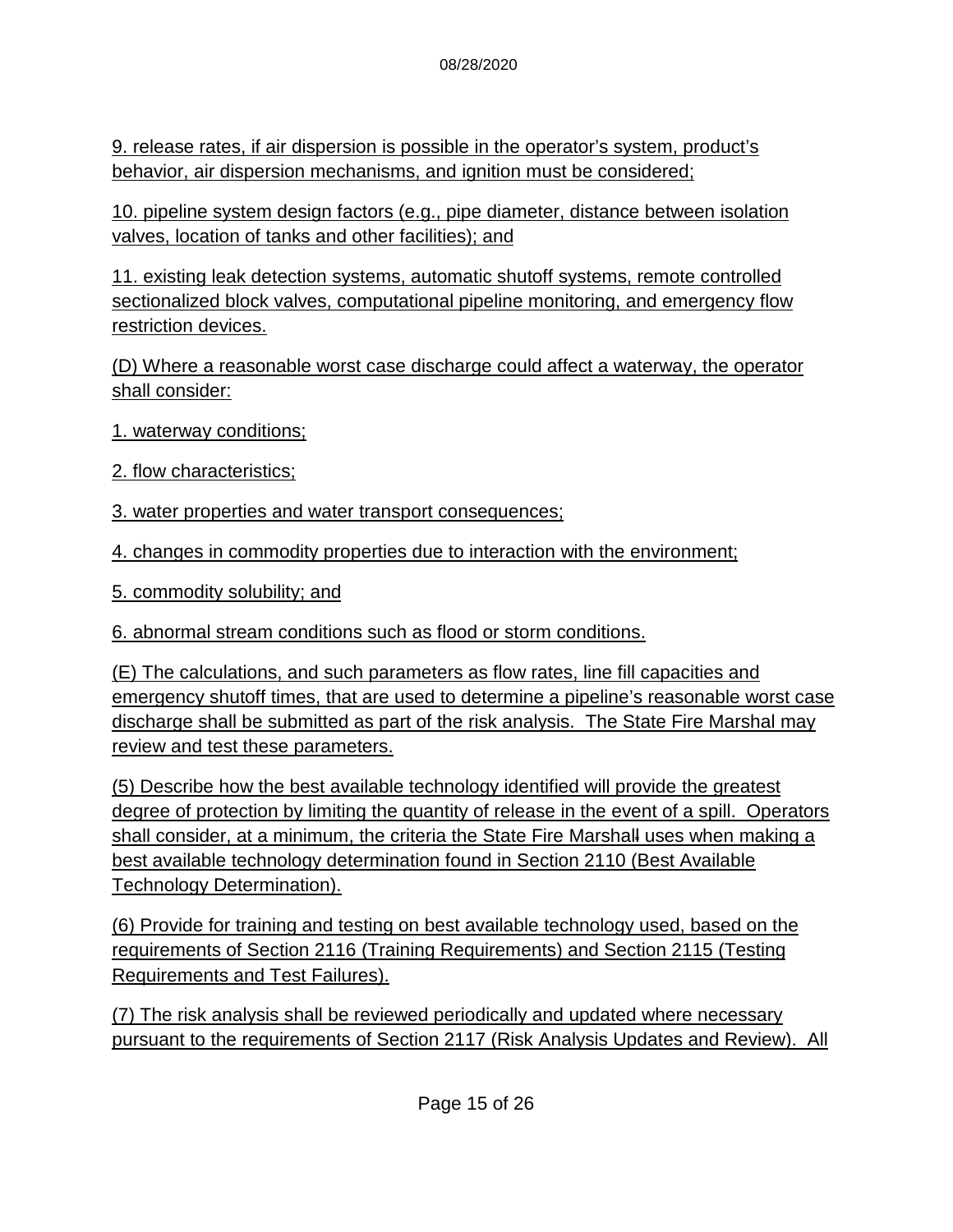updates shall be submitted to the State Fire Marshal consistent with the requirements of this Article.

Note: Authority cited: Sections 51010, 51013.1 51013.5, 51015 Government Code. Sections 60104 and 60105, Title 49 of the United States Code. Reference: Sections 51010, 51010.5, 51013, 51013.1 51013.5, 51015, 51015.4 and 51016 Government Code. Sections 60104 and 60105, Title 49 of the United States Code.

### **§ 2112 – State Fire Marshal Risk Analysis Assessment**

(a) Timeframes

(1) Each Risk Analysis shall be accepted or denied within 90 days after receipt by the State Fire Marshal. The State Fire Marshal may extend the assessment period beyond 90 days for good cause, and shall notify the operator in writing of the extension.

(2) The State Fire Marshal shall determine whether each risk analysis is adequate and complies with this Article. If a risk analysis is determined inadequate, a written explanation of deficiencies, and, if practicable, suggested modifications or alternatives, shall be sent to the operator.

(3) Upon notification of risk analysis deficiencies, the operator will have 30 days to submit a new or revised risk analysis. The resubmittal shall be treated as a new submittal and processed according to the provisions of this Article.

#### (b) Determination of Adequacy

(1) A risk analysis will be determined to be adequate if it provides for the use of the best available technology to reduce the amount of oil released in an oil spill to protect state waters and wildlife. The State Fire Marshal shall determine what is the best available technology and shall consider the effectiveness and engineering feasibility of the technology when making this determination based on criteria found in Section 2110 (Best Available Technology Determination).

(2) To be determined adequate, at a minimum, each risk analysis shall include the requirements from Section 2109 (Use Of Best Available Technology), Section 2110 (Best Available Technology Determination), and Section 2111 (Risk Analysis).

(3) In assessing the adequacy of a risk analysis, the State Fire Marshal shall consider, the following:

(A) evaluation of assumptions and conclusions reached by an operator;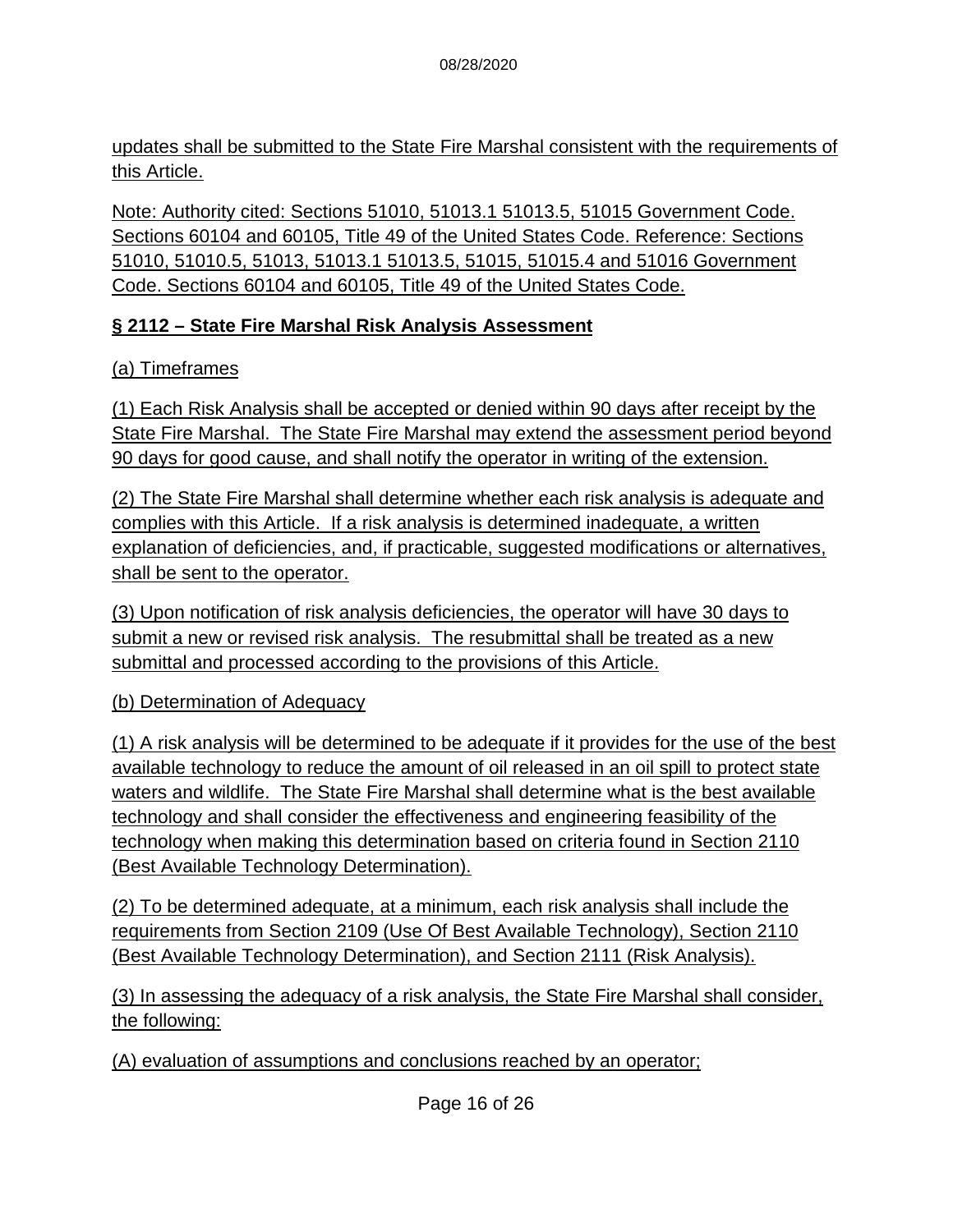(B) analysis of operator methodology in calculating spill trajectory or trajectories;

(C) where applicable, review of analysis and justification that operators have used to reach a conclusion that a pipeline should be exempt from this Article under Section 2103 (Exemption for Pipelines Located Outside the Coastal Zone) or Section 2104 (Deferral for Pipelines with Existing Best Available Technology);

(D) existing technology or technologies currently installed on the pipeline;

(E) pipeline specific characteristics;

(F) additional information that may be relevant to the State Fire Marshal when assessing or determining the adequacy of a risk analysis based on the criteria in this Section.

(c) The State Fire Marshal may conduct on-site inspections to determine the adequacy of the risk analysis.

(d) The operator shall be notified when a risk analysis and plan is accepted as adequate. A Letter of Acceptance will be issued by the State Fire Marshal and will describe the conditions of acceptance, if any. The risk analysis will not be considered adequate until the operator is notified by a Letter of Acceptance from the State Fire Marshal.

(e) The State Fire Marshal shall commence enforcement consistent with the timing for compliance requirements found in Section 2108 of this Article.

(f) Operators must receive a written Letter of Acceptance of the risk analysis to implement the use of best available technology prior to commencing construction consistent with the requirements of Section 2114 (Notice of Any New Construction or Retrofit).

Note: Authority cited: Sections 51010, 51013.1 51013.5 and 51015 Government Code. Sections 60104 and 60105, Title 49 of the United States Code. Reference: Sections 51010, 51010.5, 51013, 51013.1 51013.5, 51015, 51015.4 and 51016 Government Code. Sections 60104 and 60105, Title 49 of the United States Code.

## **§ 2113 – Implementation Plan**

(a) Operators are required to submit an initial Implementation Plan with the risk analysis that outlines the time frame to implement the proposed best available technologies.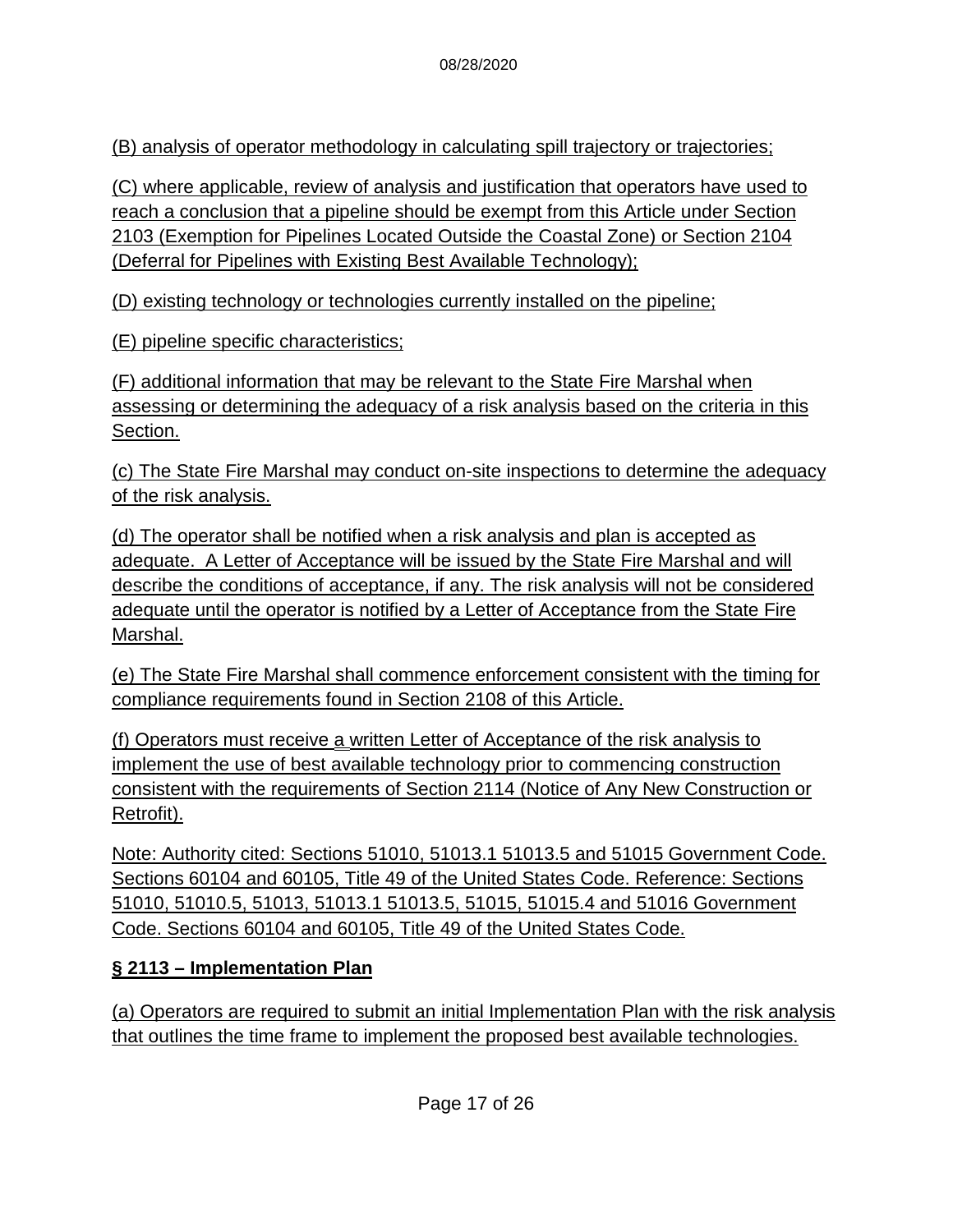(b) Within 60 days of acceptance of the Risk Analysis pursuant to Section 2112 (State Fire Marshal Risk Analysis Assessment) a detailed supplemental implementation plan must be submitted or the State Fire Marshal shall take enforcement action consistent with the timing for compliance requirements found in Section 2108 of this Article. Each plan shall be effective upon acceptance.

(c) The supplemental implementation plan shall include, at a minimum: introductory material, a timetable for implementation and completion, a startup plan, a testing program, and training.

(1) The following introductory material shall be included in the implementation plan:

(A) name of the operator and State Fire Marshal pipeline ID number, and mailing address if different. The name and State Fire Marshal pipeline ID number shall be referenced in the title or on the title page at the front of the documents;

(B) name, address, phone number, and email address, if available, of the operator;

(C) a certification statement signed under penalty of perjury by an executive within the management who is authorized to fully implement the plan, who shall review the documents for accuracy, effectiveness, and feasibility. If this executive does not have training, knowledge, and experience in the area of planning, the certification statement must also be signed by a person within the operator's management structure who has the requisite training, knowledge, and experience. The certification shall state:

"I certify, to the best of my knowledge and belief, under penalty of perjury under the laws of the State of California, that the information contained in this plan is true and correct and that the plan is both effective and feasible."

\_\_\_\_\_\_\_\_\_\_\_(Signature) (Spelled Signature), (title), (date).

(D) Include a list of contacts and contact information for persons within the operator's company, and any alternates, responsible for overseeing and implementing the plan. If the operator contracts for this service, contact information and alternates for the contractor shall be provided.

(2) The timetable for implementation and completion shall include key milestones and, at a minimum, consider the following: purchase of equipment, acquisition of permits, and securing qualified individuals for construction.

(A) The operator must implement the plan according to the timetable submitted.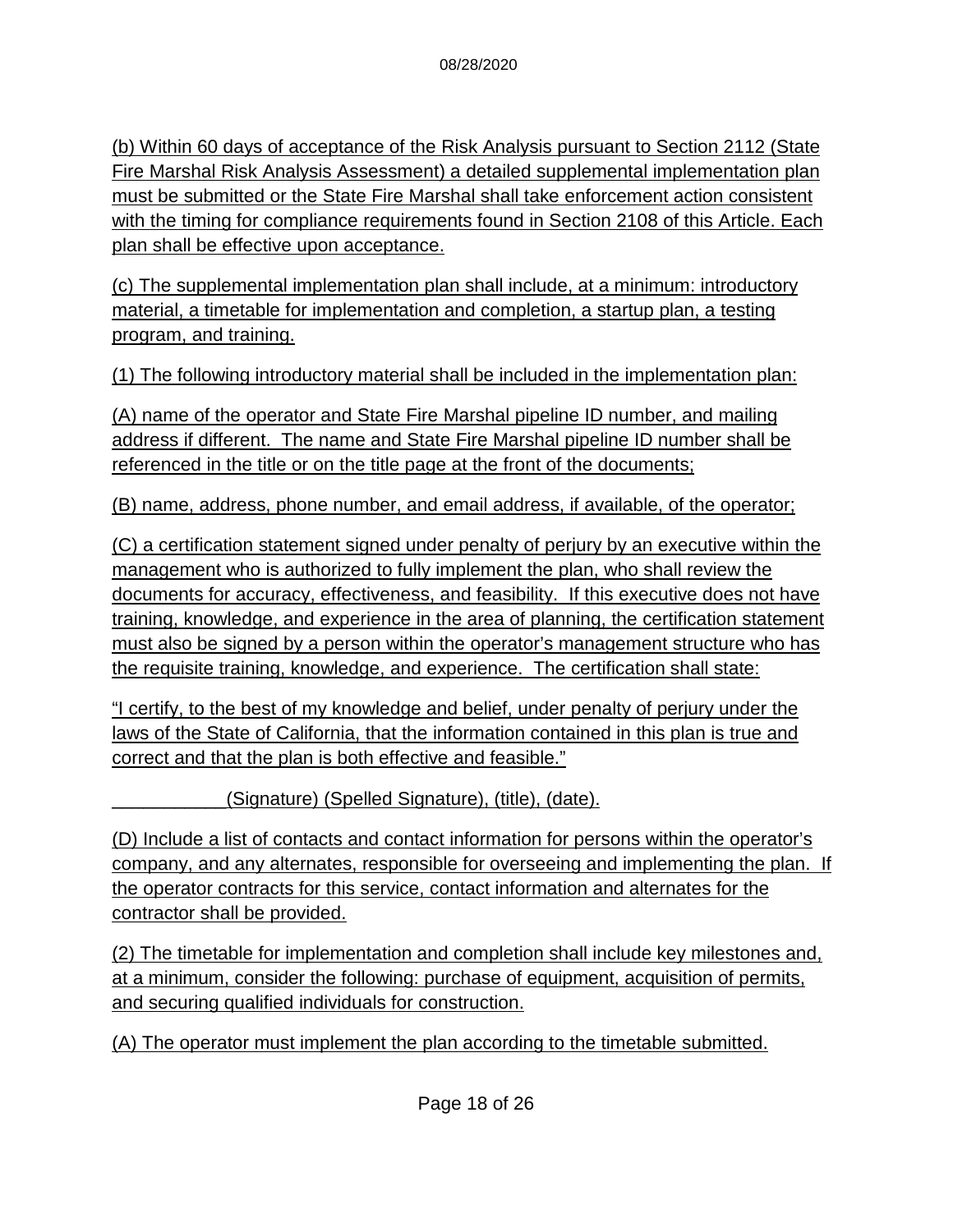(B) Deviation from the timetable submitted in the plan must be communicated to the State Fire Marshal in writing and should demonstrate good cause for delay.

(3) The startup plan shall be consistent with the requirements of 49 CFR 195.402 $(c)(7)$ .

(4) The testing program shall be consistent with the requirements of Section 2115 (Testing Requirements And Test Failures).

(5) The training program shall be consistent with the requirements of Section 2116 (Training Requirements).

(d) The State Fire Marshal shall commence enforcement consistent with the timing for compliance requirements found in Section 2108 of this Article for implementation plans unless the operator provides an explanation demonstrating good cause for delaying implementation past the deadline.

(e) The State Fire Marshal shall commence enforcement consistent with the timing for compliance requirements found in Section 2108 of this Article for operators who fail to implement and complete the plan absent a showing of good cause.

Note: Authority cited: Sections 51010, 51013.1 51013.5 and 51015 Government Code. Sections 60104 and 60105, Title 49 of the United States Code. Reference: Sections 51010, 51010.5, 51013, 51013.1 51013.5, 51015, 51015.4 and 51016 Government Code. Sections 60104 and 60105, Title 49 of the United States Code.

## **§ 2114 – Notice of Any New Construction or Retrofit Of Pipelines**

(a) An operator shall notify the State Fire Marshal of any new construction or retrofit of a pipeline subject to this Article by filing Form PSD-103 with the State Fire Marshal Pipeline Safety Division at least 60 days before construction begins.

Note: Authority cited: Sections 51010, 51013.151013.5 and 51015 Government Code. Sections 60104 and 60105, Title 49 of the United States Code. Reference: Sections 51010, 51010.5, 51013, 51013.1 51013.5, 51015, 51015.4 and 51016 Government Code. Sections 60104 and 60105, Title 49 of the United States Code.

## **§ 2115 – Testing Requirements and Test Failures**

(a) This Section describes the minimum testing requirements for best available technologies installed on pipelines and for subsequent testing where installed technologies fail to perform according to testing requirements. If there is a conflict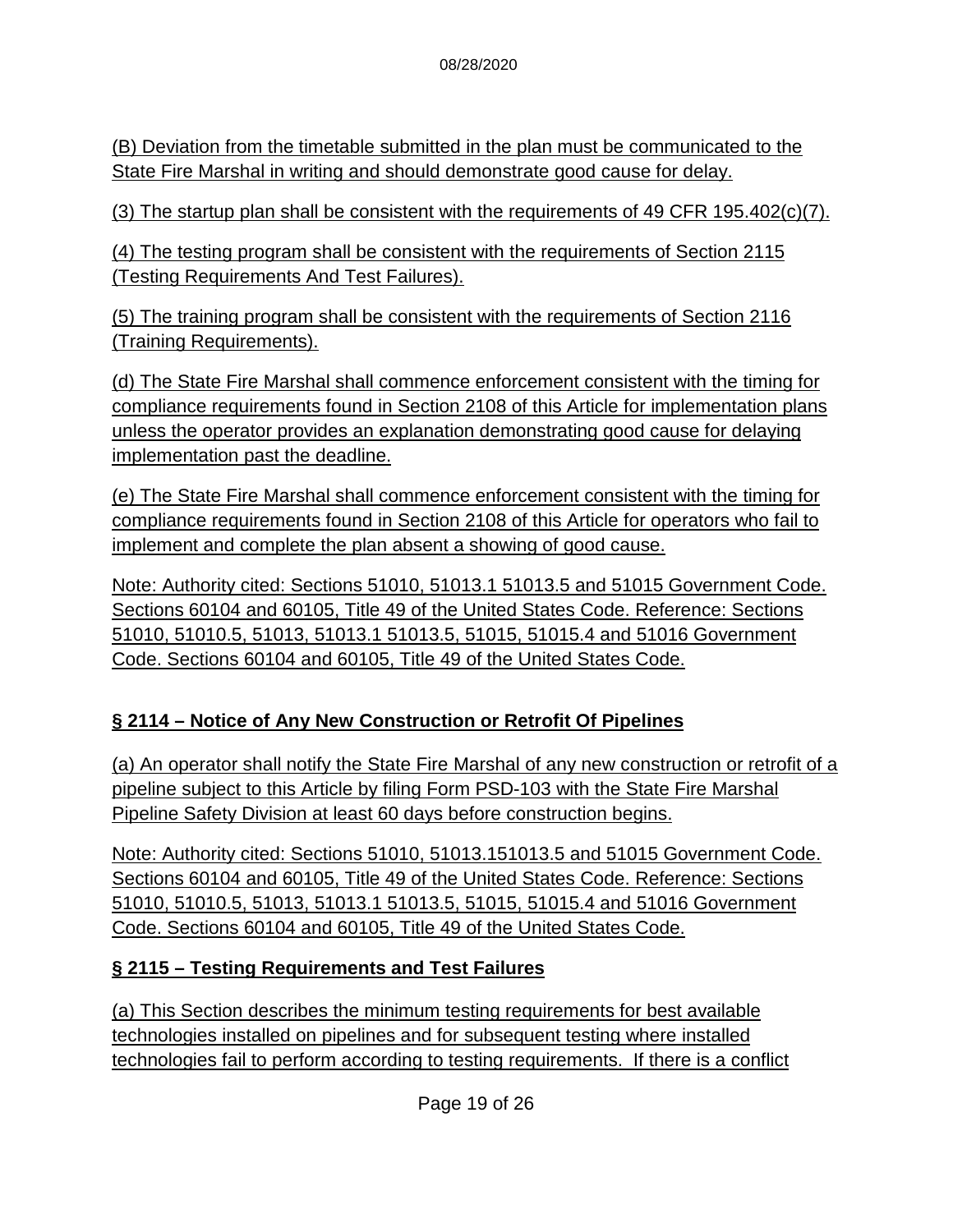between provisions of this Section or Article and standards incorporated by reference the provisions of this Section and Article shall control.

(b) For Leak Detection Systems, the operator shall:

(1) test the leak detection capability and leak limitation effectiveness every 3 years from the date of installation or initial operation, whichever is soonest;

(2) perform testing consistent with the minimum standards contained in API RP 1175 (2015) Sections 8 and 9.

(c) For Computational Pipeline Monitoring - Leak Detection Systems, the operator shall:

(1) test the leak detection capability and leak limitation effectiveness every 3 years from the date of installation or initial operation, whichever is soonest; and

(2) perform testing consistent with the minimum standards contained in API RP 1130 (2007) Sections 6.2 through 6.2.6, and 49 CFR 195.444.

(d) For Automatic Shutoff System(s), the operator shall:

(1) annually test and calibrate the components of the system and the overall effectiveness of the system at intervals not to exceed 15 months.

(e) If EFRD valves are installed, they must be installed and maintained in accordance with 49 CFR 195.116, 195.258, and 195.420(a) and 195.420(c).

(1) EFRD's shall be tested annually at intervals not to exceed 15 months.

(f) When testing best available technology, operators must consider the manufacturer recommendations and sound engineering practices for verification and testing of the best available technology component.

(g) Within 90 days of completion of the required system testing, operators shall provide a summary of the test results to the State Fire Marshal for review. Operators shall maintain any supporting documentation used to generate the summary and analysis and shall provide the supporting documentation to the State Fire Marshal if requested.

(h) Test Failures:

(1) If the performance results indicate failed or impaired leak detection capability and/or leak limitation capability, the operator must annually test the Leak Detection System, Computational Pipeline Monitoring - Leak Detection System, Automatic Shutoff System,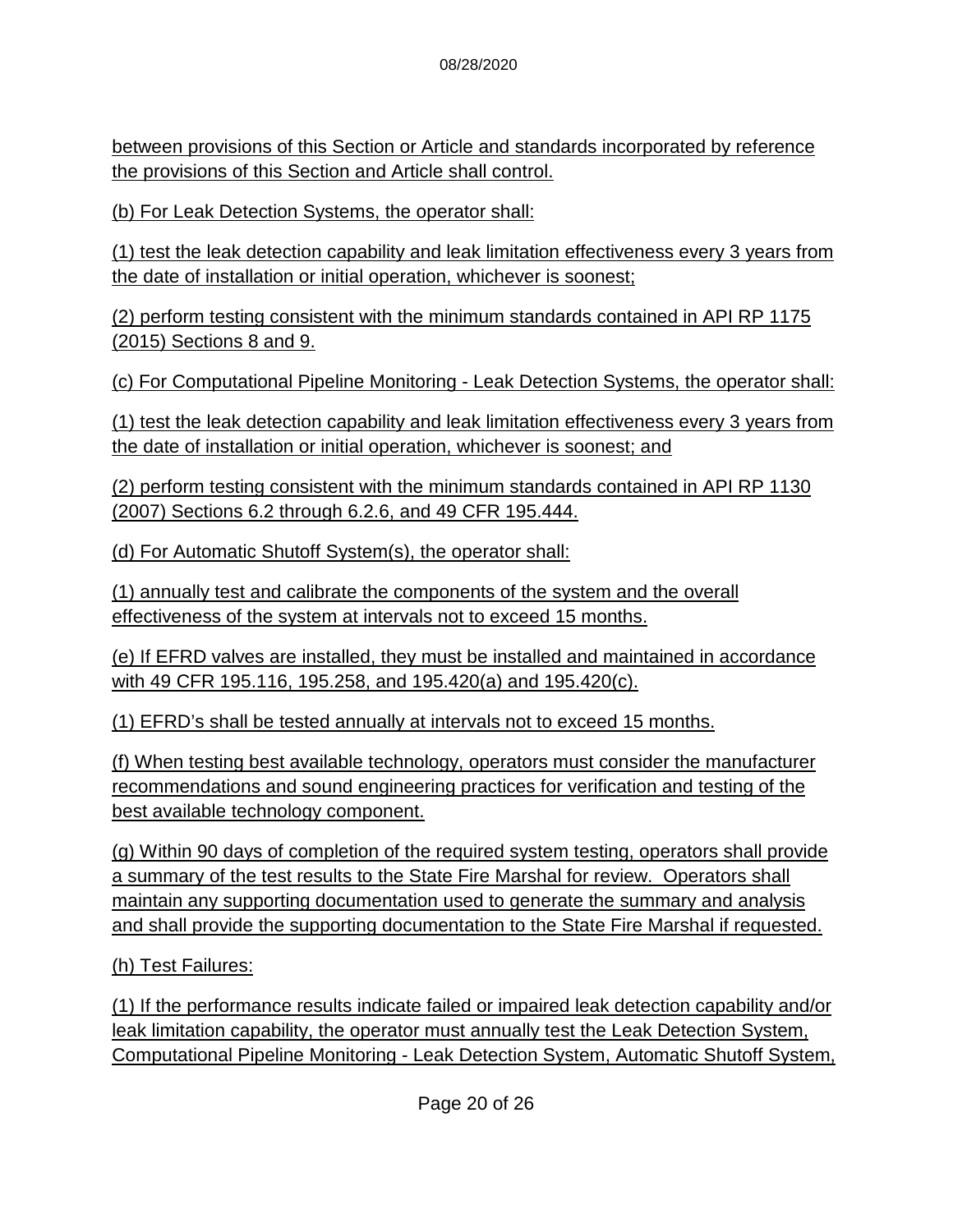Remote Controlled Sectionalized Block Valves, EFRD, or other best available technology every year for the next 3 years.

(2) If the operator experiences two test failures during the 3-year annual testing period, as required in subsection (g)(1) of this section, the operator shall submit a new or revised risk analysis for State Fire Marshal review in accordance with the provisions of this Article.

(i) Operators shall ensure that testing records are maintained in a manner consistent with Section 2118 (Record Retention). All documentation shall be made available to the State Fire Marshal upon request.

Note: Authority cited: Sections 51010, 51013.1 51013.5 and 51015 Government Code. Sections 60104 and 60105, Title 49 of the United States Code. Reference: Sections 51010, 51010.5, 51013, 51013.1 51013.5, 51015, 51015.4 and 51016 Government Code. Sections 60104 and 60105, Title 49 of the United States Code.

#### **§ 2116 – Training Requirements**

(a) Each plan submitted by an operator shall provide that all appropriate personnel employed by the operator receive training in the use and operation of best available technology installed on the pipeline. The plan shall describe:

(1) the procedures, type, and frequency of training that each individual receives to achieve the level of qualification demanded by their job description.

(b) Each plan shall describe the procedures, type, and frequency of personnel training on specific operation procedures, policies to reduce operational risks, and correct operations of best available technology. The description of the training shall include, if applicable, the following:

(1) any established training objectives that address potential concerns with using best available technology identified in the risk analysis;

(2) procedures for the proper interpretation of operating parameters and alarms, abnormal operations scenarios, and consequences for incorrect operation of best available technology;

(3) any licenses, certifications or other prerequisites required to hold these positions; and

(4) the means of achieving any established training objectives, such as: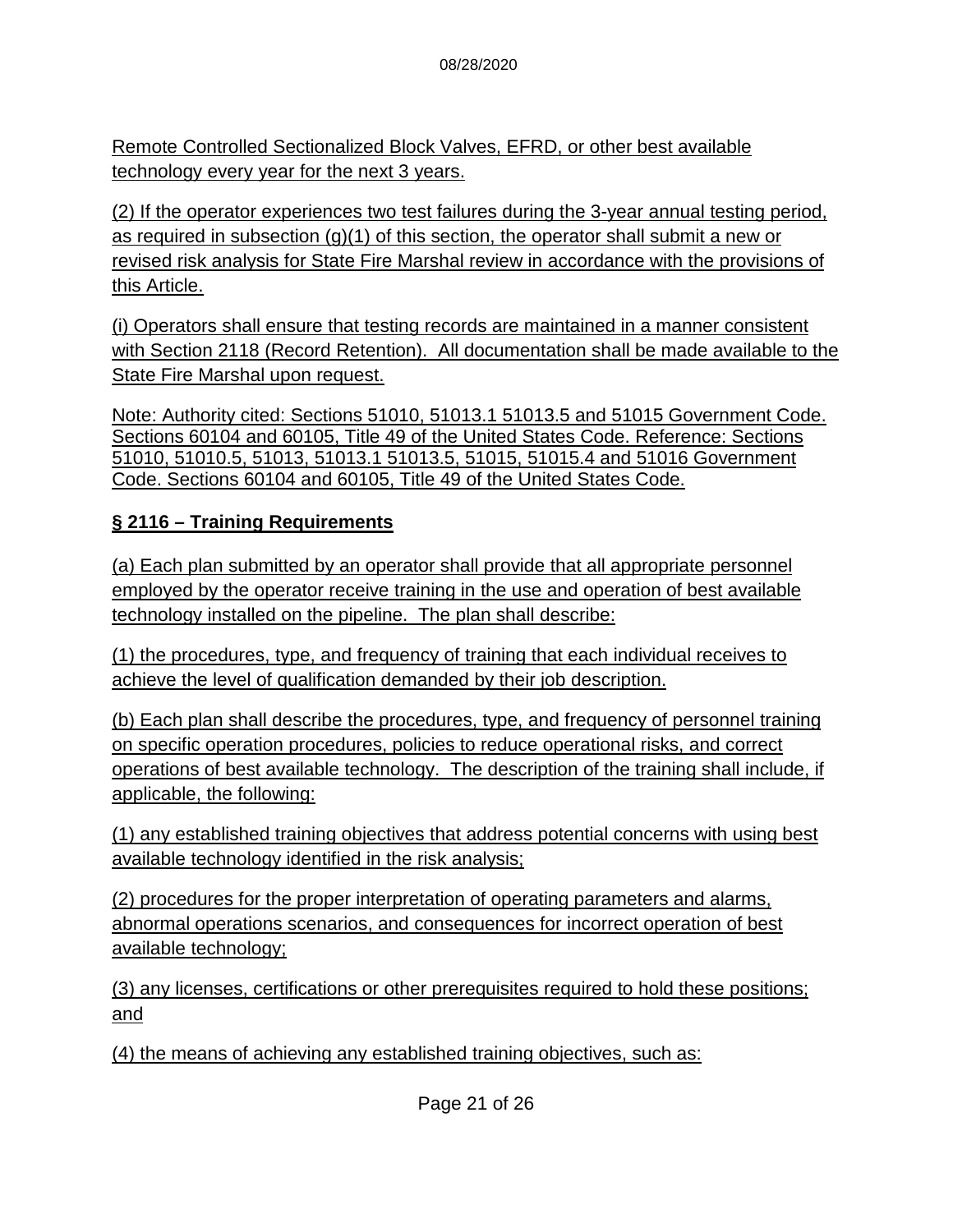(A) training programs for the positions involved with the various aspects of the pipeline or pipeline systems operation that could involve the use of best available technology (e.g., positions responsible for control room management, or control room operators);

(B) a training schedule, including adequate frequency, (e.g. initial training upon hire and annual refresher training) and type of training (workshops, classroom, videotape, onthe-job training, etc.) for each position trained, by job classification.

(c) Operators shall ensure that training records are maintained in a manner consistent with Section 2118 (Record Retention). All documentation must be made available to the State Fire Marshal upon request.

Note: Authority cited: Sections 51010, 51013.1 51013.5 and 51015 Government Code. Sections 60104 and 60105, Title 49 of the United States Code. Reference: Sections 51010, 51010.5, 51013, 51013.1 51013.5, 51015, 51015.4 and 51016 Government Code. Sections 60104 and 60105, Title 49 of the United States Code.

## **§ 2117 – Risk Analysis Updates and Review**

(a) Operators shall update their risk analysis and resubmit for State Fire Marshal review once every 5 years from the date of the most recent Letter of Acceptance issued under Section 2112 (State Fire Marshal Risk Analysis Assessment).

(1) If the most recently accepted risk analysis has not changed on or before the fiveyear resubmittal due date, the operator may submit correspondence to the State Fire Marshal stating that the risk analysis on file continues to limit the consequences of a release from the pipeline or pipeline systems that could affect an environmentally and ecologically sensitive area as identified in the risk analysis. The correspondence should provide explanation and justification for not updating the existing risk analysis. The operator shall consider best available technology in the justification.

(A) The State Fire Marshal will review the correspondence consistent with the provisions of this Article to determine if the existing risk analysis and best available technology is adequate or must be updated.

(2) A new risk analysis shall be required if a pipeline is near a newly identified or previously unidentified environmentally and ecologically sensitive area in the coastal zone that could be affected by a pipeline release.

(3) If the risk analysis on file is over five years old from the date of the most recent Letter of Acceptance, and the operator has not submitted correspondence to the State Fire Marshal stating that the risk analysis on file continues to limit the consequences of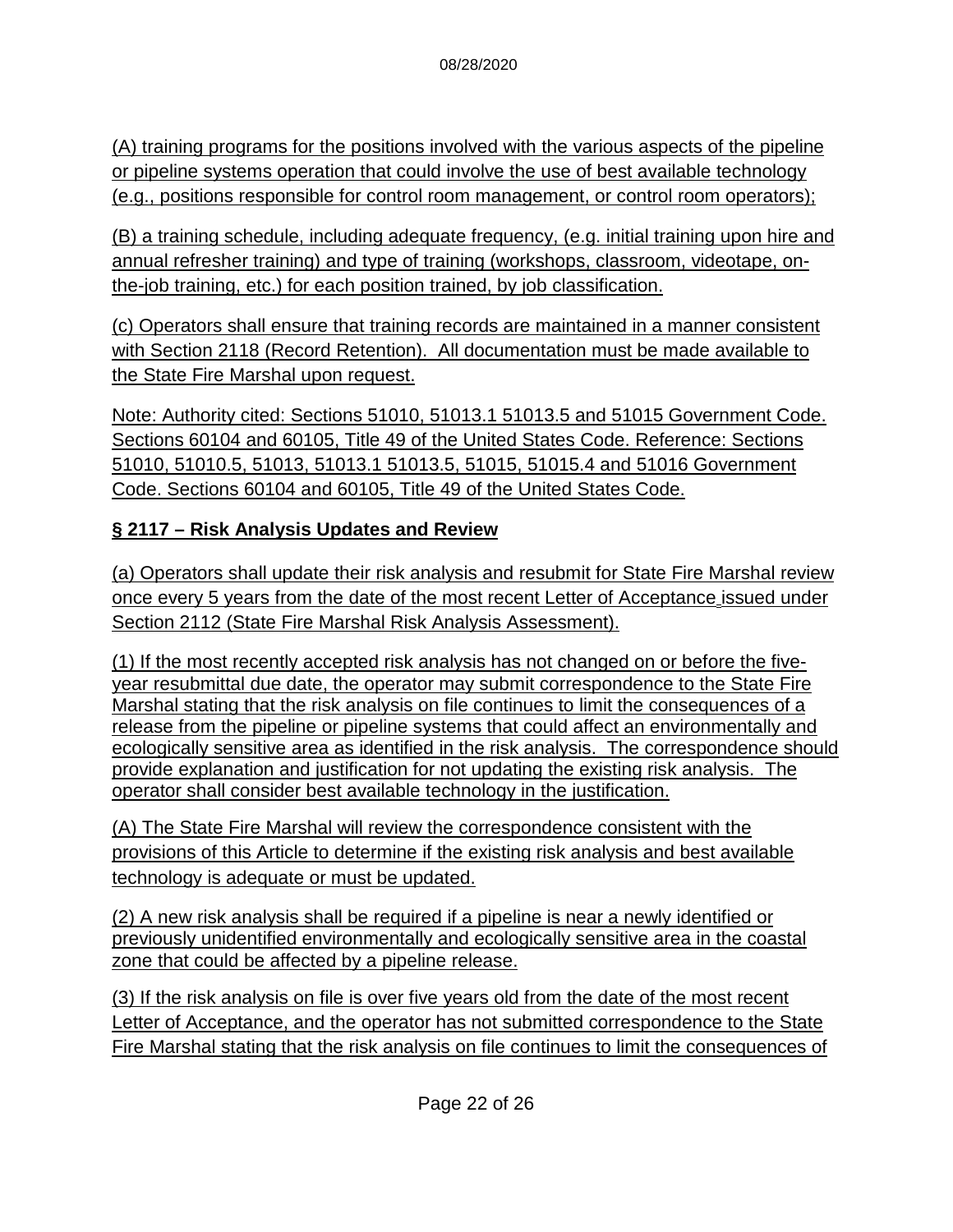a release from the pipeline or pipeline systems as identified in the risk analysis, the operator must submit a new or updated risk analysis.

(b) The State Fire Marshal may require earlier or more frequent resubmission or updates than required in Subparagraph (a) of this section. The operator shall be notified in writing if an earlier resubmission or update is required. The notice shall include an explanation of the reasons for the resubmission or update. Circumstances that may warrant an earlier resubmission or update include the following:

(1) a change in applicable law, statute, or regulation;

(2) the development of new best available technologies as determined by the State Fire Marshal during any review of risk analysis;

(3) deficiencies identified in the State Fire Marshal review of risk analysis;

(4) deficiencies identified in the risk analysis following an oil spill;

(5) deficiencies identified in risk analysis following testing pursuant to Section 2115 (Testing Requirements and Test Failures);

(6) significant changes to the pipeline operations or profile;

(7) any other situation deemed appropriate by the State Fire Marshal where deficiencies in risk analysis or best available technology are identified.

(c) The State Fire Marshal may require earlier or more frequent resubmission or updates than required under Subparagraph (a) of this section when an operator transfers operations of a pipeline. It is the responsibility of all operators involved in the pipeline transfer to notify State Fire Marshal in writing of the transfer. The State Fire Marshal shall review the risk analysis on file and determine if a resubmission or update is required. If a resubmission or update is required, the State Fire Marshal shall notify the operators in writing of this determination and shall include an explanation of the reasons for the resubmission or update. Circumstances that may warrant an earlier resubmission or update include, but are not limited to, the following:

(1) the sale, purchase, or transfer of a pipeline to an operator;

(2) the sale, purchase, or transfer of a pipeline by an operator;

(3) the assumption of a pipeline's operations to an operator;

(4) the assumption of a pipeline's operations by an operator; or

Page 23 of 26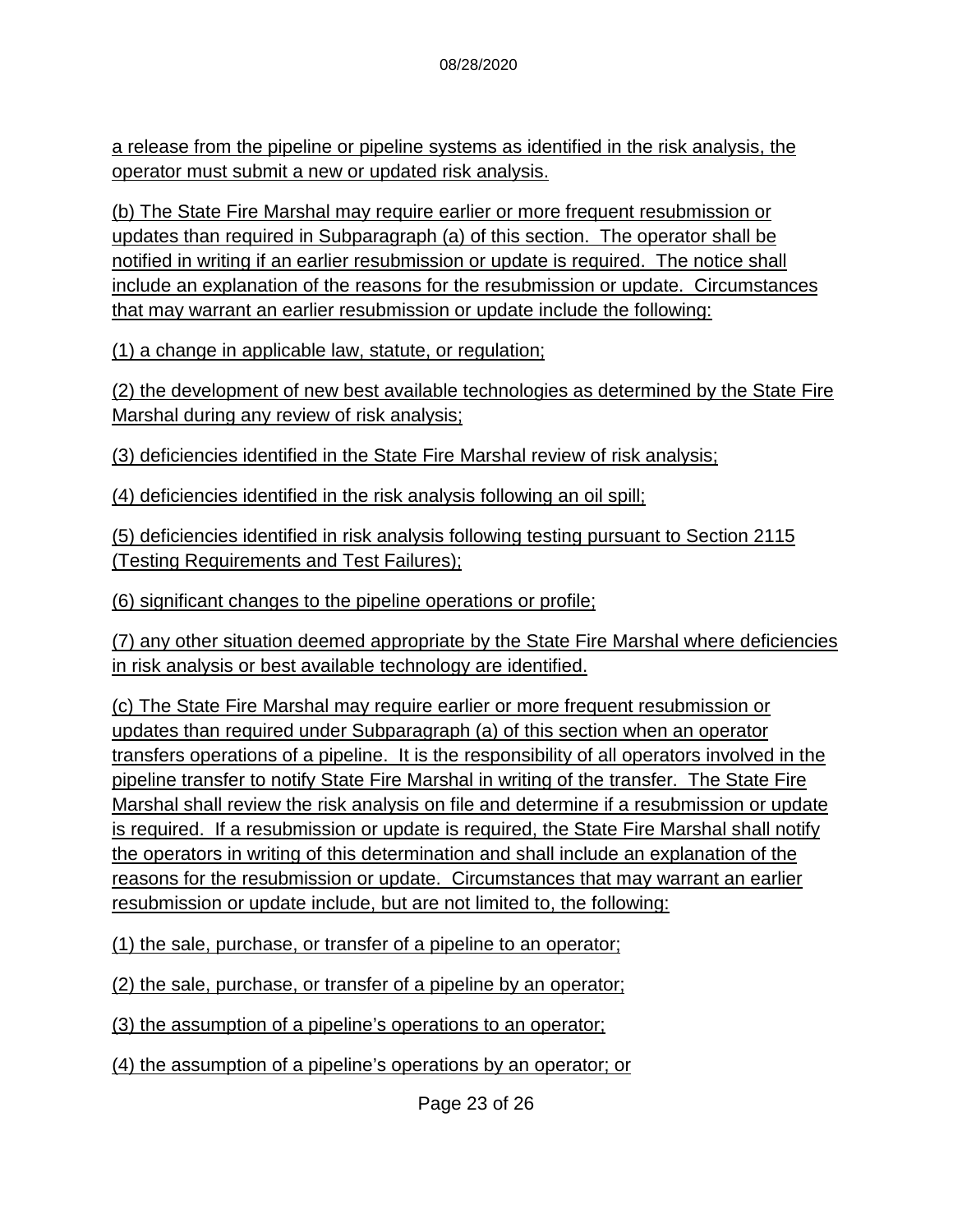(5) any other situation deemed appropriate by the State Fire Marshal, including but not limited to, where a pipeline is sold, purchased, transferred, or operations are assumed by or to an operator.

Note: Authority cited: Sections 51010, 51013.1 51013.5 and 51015 Government Code. Sections 60104 and 60105, Title 49 of the United States Code. Reference: Sections 51010, 51010.5, 51013, 51013.1 51013.5, 51015, 51015.4 and 51016 Government Code. Sections 60104 and 60105, Title 49 of the United States Code.

### **§ 2118 – Record Retention**

(a) Operators shall maintain the risk analysis, implementation plan, testing results, training requirements, and supporting documentation for the life of the pipeline.

(b) Operators shall maintain records, other than those identified in Subparagraph (a) of this Section, for State Fire Marshal to review during inspections to demonstrate compliance for a period of 6 years or three inspection cycles, whichever is longer.

(c) All documentation must be made available to the State Fire Marshal upon request.

Note: Authority cited: Sections 51010, 51013.1 51013.5 and 51015 Government Code. Sections 60104 and 60105, Title 49 of the United States Code. Reference: Sections 51010, 51010.5, 51013, 51013.1 51013.5, 51015, 51015.4 and 51016 Government Code. Sections 60104 and 60105, Title 49 of the United States Code.

### **§ 2119 – Confidential Treatment of Information**

(a) An operator may request confidential treatment of information submitted in the risk analysis and plan(s) or contained in any documents associated with the plan and/or risk analysis described in this Article, including, but not limited to, information regarding the proposed location of automatic shutoff valves or remote controlled sectionalized block valves.

#### (b) Submission of confidential information

(1) An operator submitting any records containing information claimed to be confidential or otherwise exempt from disclosure pursuant to the Public Records Act or under other applicable law shall assert a claim of exemption in writing at the time of submission to the State Fire Marshal. The operator requesting the exemption must:

(A) Clearly and distinctly identify each paragraph, sentence, number, data, map, photograph, or other item, and provide the specific legal authority for each item that the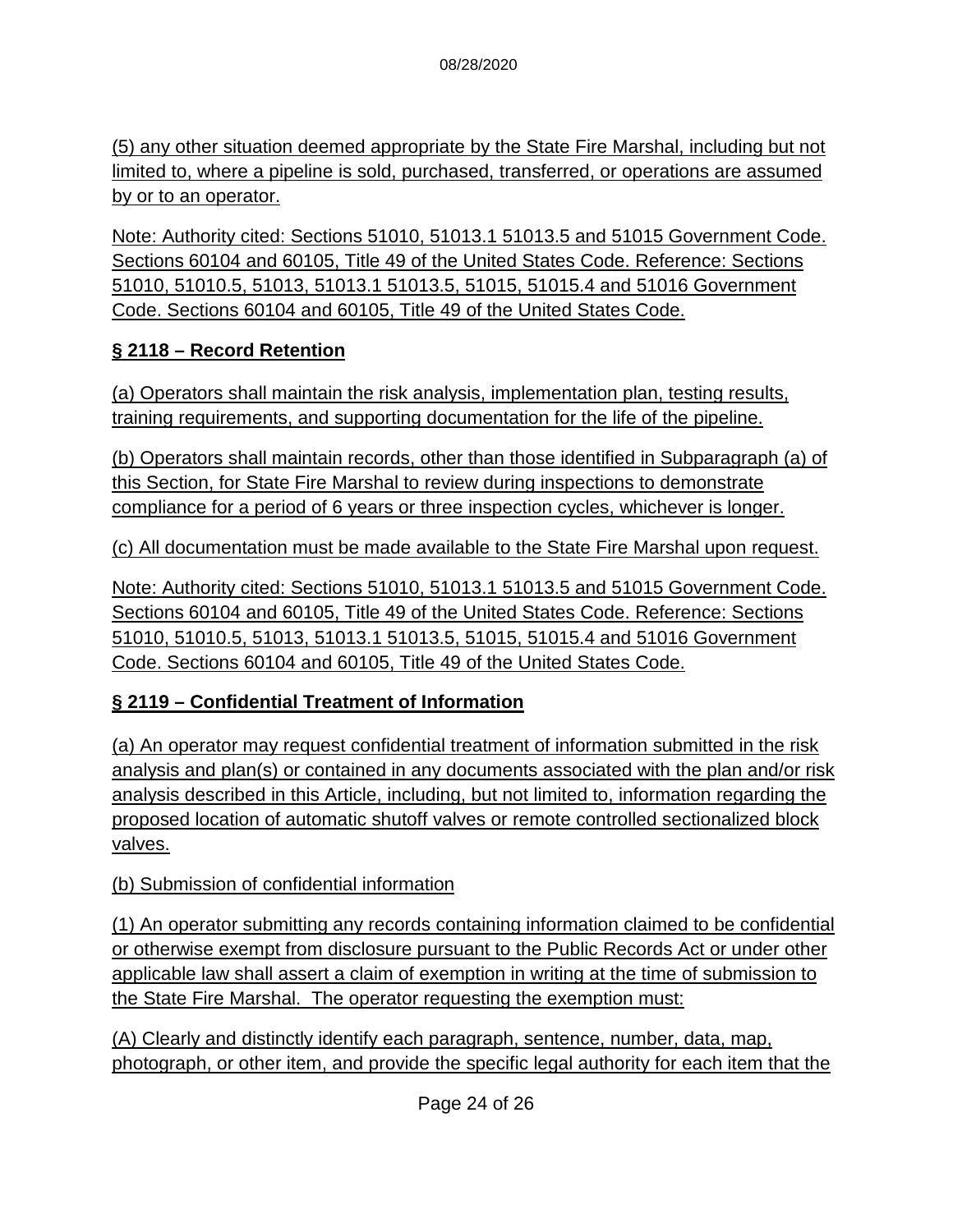operator believes should be withheld from public disclosure. Generic non-specific labeling of an entire plan or risk analysis is not sufficient designation of information to be withheld nor is it a sufficient assertion or preservation of the justification for withholding information from public disclosure, and will not be considered.

(B) Provide the name, address, email address, and telephone number of the individual to be contacted if the State Fire Marshal receives a request for disclosure of, or if the State Fire Marshal seeks to disclose on its own, information claimed to be confidential.

(2) If an operator submits information designated as confidential or privileged, two different copies of the information shall be submitted as follows:

(A) One copy shall not be redacted and will contain the confidential or privileged information.

(B) One copy shall be submitted depicting the confidential or privileged information as redacted.

(c) Appropriate portions of the plan, risk analysis, or in any documents associated with the plan or risk analysis described in this Article shall be kept confidential until the review and acceptance of the risk analysis and plan by the State Fire Marshal has concluded, at which time the documents shall become a public record.

(d) Upon receipt of a request that the State Fire Marshal disclose information claimed to be confidential, or if the State Fire Marshal itself seeks to disclose such information on its own, the State Fire Marshal may inform the individual designated pursuant to subsection (c) by email, telephone, or mail at least ten (10) business days before the release of such information to allow the operator an opportunity to seek an appropriate remedy in Court, if applicable.

(e) The State Fire Marshal shall decide whether all or portions of the redacted information should be disclosed pursuant to the California Public Records Act, or other applicable law, unless directed otherwise by a Court order.

Note: Authority cited: Section 51013.1. Government Code. Reference: Section 51013.1. Government Code.

### **§ 2120 – Enforcement and Compliance Orders**

(a) If an operator fails to meet the requirements of this Article or the requirements of Government Code Section 51013.1, the State Fire Marshal may take enforcement